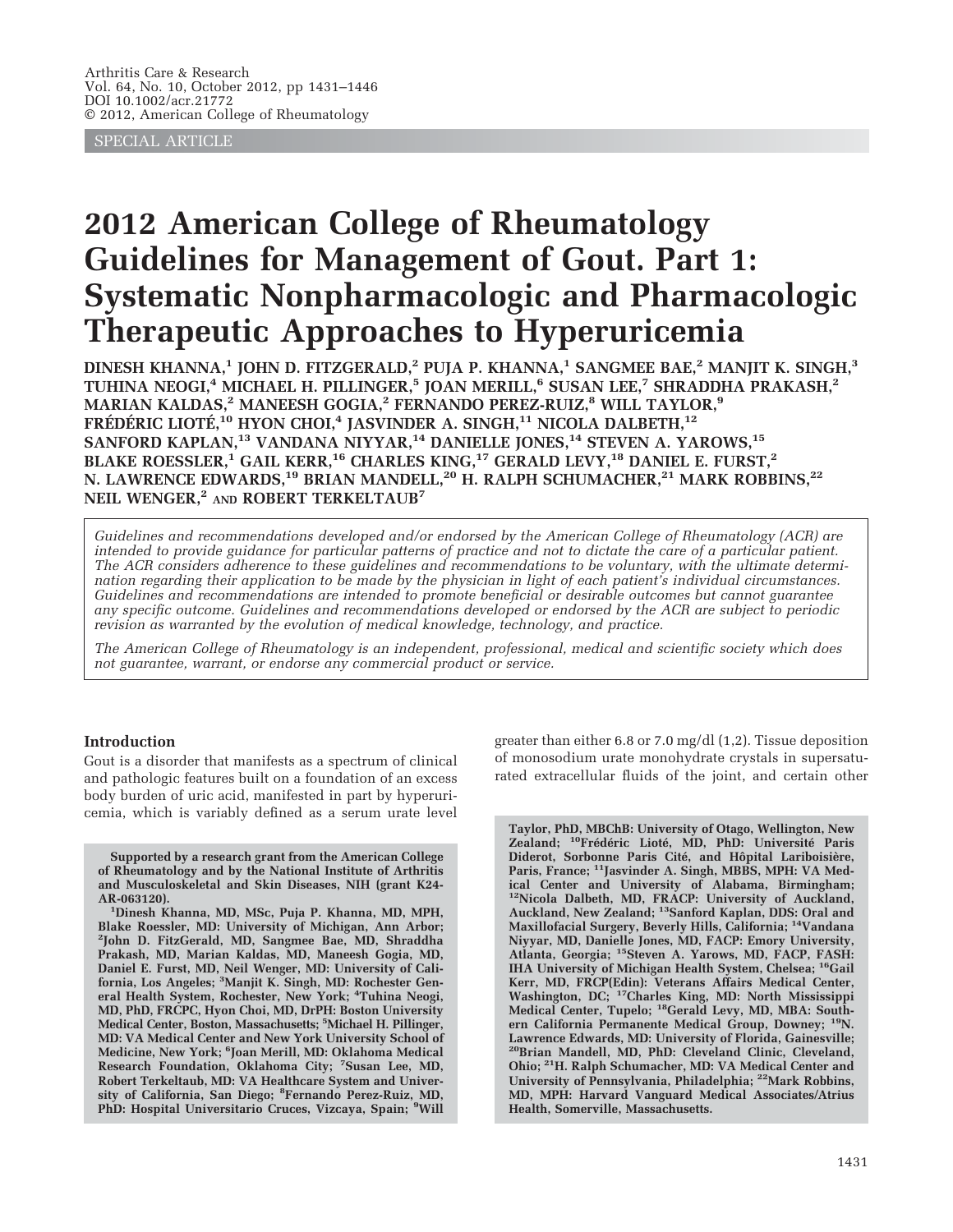### **Significance & Innovations**

- Patient education on diet, lifestyle, treatment objectives, and management of comorbidities is a recommended core therapeutic measure in gout.
- Xanthine oxidase inhibitor (XOI) therapy with either allopurinol or febuxostat is recommended as the first-line pharmacologic urate-lowering therapy (ULT) approach in gout.
- Serum urate level should be lowered sufficiently to durably improve signs and symptoms of gout, with the target  $\leq 6$  mg/dl at a minimum, and often  $<$ 5 mg/dl.
- The starting dosage of allopurinol should be no greater than 100 mg/day and less than that in moderate to severe chronic kidney disease (CKD), followed by gradual upward titration of the maintenance dose, which can exceed 300 mg daily even in patients with CKD.
- Prior to initiation of allopurinol, rapid polymerase chain reaction– based HLA–B\*5801 screening should be considered as a risk management component in subpopulations where both the HLA– B\*5801 allele frequency is elevated and the HLA– B\*5801–positive subjects have a very high hazard ratio ("high risk") for severe allopurinol hypersensitivity reaction (e.g., Koreans with stage 3 or worse CKD and all those of Han Chinese and Thai descent).
- Combination oral ULT with 1 XOI agent and 1 uricosuric agent is appropriate when the serum urate target has not been met by appropriate dosing of an XOI.
- Pegloticase is appropriate for patients with severe gout disease burden and refractoriness to, or intolerance of, appropriately dosed oral ULT options.

**Drs. Dinesh Khanna, FitzGerald, and Puja P. Khanna contributed equally to this work.**

**Dr. Dinesh Khanna has received consultant fees, speaking fees, and/or honoraria (less than \$10,000 each) from Novartis and Ardea and (more than \$10,000 each) from Takeda and Savient, and has served as a paid investment consultant for Guidepoint. Dr. Puja P. Khanna has received speaking fees (less than \$10,000) from Novartis and (more than \$10,000) from Takeda, and has served on the advisory board for Novartis. Dr. Pillinger has received speaking fees and/or honoraria (less than \$10,000 each) from the RA Investigator Network, NY Downtown Hospital, Winthrop Hospital, and Einstein College of Medicine. Dr. Perez-Ruiz has received consultant fees, speaking fees, and/or honoraria (less than \$10,000 each) from Novartis, Menarini, and Savient, and (more than \$10,000) from Ardea. Dr. Liote´ has received consultant fees, speaking fees, and/or honoraria (less than \$10,000 each) from Novartis Global, Novartis France, and Ipsen, and has served as a paid investment consultant for Gerson Lehrman Group. Dr. Choi has served on the advisory boards (less than \$10,000 each) for Takeda, URL,**

sites, mediates most of the clinical and pathologic features of gout. Typically, the disease initially presents as acute episodic arthritis. Gout also can manifest as chronic arthritis of 1 or more joints (1,2). Tophi, mainly found in articular, periarticular, bursal, bone, auricular, and cutaneous tissues, are a pathognomonic feature of gout, and are detectable by physical examination and/or by imaging approaches and pathology examination (3–5). Renal manifestations of gout include urolithiasis, typically occurring with an acidic urine pH (1,2). Chronic interstitial nephropathy, mediated by monosodium urate monohydrate crystal deposition in the renal medulla, can occur in severe disease, but is currently considered to be an uncommon clinical manifestation of gout.

Gout is one of the most common rheumatic diseases of adulthood, with a self-reported prevalence in the US recently estimated at  $3.9\%$  of adults ( $\sim 8.3$  million people) (6). The prevalence of gout has risen in many countries (e.g., New Zealand) and especially in the US over the last few decades, mediated by factors such as an increased prevalence of comorbidities that promote hyperuricemia, including hypertension, obesity, metabolic syndrome, type 2 diabetes mellitus, and chronic kidney disease (CKD) (7–10). Other factors in the rising prevalence of gout include certain dietary trends and widespread prescriptions of thiazide and loop diuretics for cardiovascular diseases (11). Many gout patients, including the growing subset of elderly patients affected with gout, have complex comorbidities and medication profiles that complicate overall management (12). Long-term morbidity and impairment of

**and Savient. Dr. Singh has received consultant fees, speaking fees, and/or honoraria (less than \$10,000 each) from Ardea, Savient, Allergan, and Novartis, and (more than \$10,000) from Takeda, and has received investigatorinitiated grants from Takeda and Savient. Dr. Dalbeth has received consultant fees, speaking fees, and/or honoraria (less than \$10,000 each) from Takeda, Ardea, and Novartis, has received research funding from Fonterra, and holds a patent from Fonterra for milk products for gout. Dr. Niyyar has received honoraria (less than \$10,000) from the American Society of Nephrology. Dr. Kerr has served as a study investigator (more than \$10,000 each) for Savient and Nuon. Dr. Edwards has received consultant fees, speaking fees, and/or honoraria (less than \$10,000 each) from Savient, Takeda, Ardea, and Regeneron, and (more than \$10,000) from Novartis, and has given expert testimony for Novartis. Dr. Mandell has received consultant fees, speaking fees, and/or honoraria (less than \$10,000 each) from Savient, Novartis, and Pfizer. Dr. Schumacher has received consultant fees (less than \$10,000 each) from Pfizer, Regeneron, West-Ward, and Ardea, and (more than \$10,000) from Novartis. Dr. Terkeltaub has received consultant fees (less than \$10,000 each) from Takeda, Savient, Ardea, BioCryst, URL, Regeneron, Pfizer, Metabolex, Nuon, Chugai, EnzymeRx, Ajanta, Anadys, Celgene, Isis, and Prescription Solutions, and (more than \$10,000) from Novartis, has received grant support from the VA San Diego Healthcare System and the NIH, and has served as a paid investment consultant for Leerink Swann, Medacorp, and Guidepoint.**

**Address correspondence to Robert Terkeltaub, MD, VA Healthcare System/University of California, San Diego, 111K, 3350 La Jolla Village Drive, San Diego, CA 92161. E-mail: rterkeltaub@ucsd.edu.**

**Submitted for publication January 9, 2012; accepted in revised form June 15, 2012.**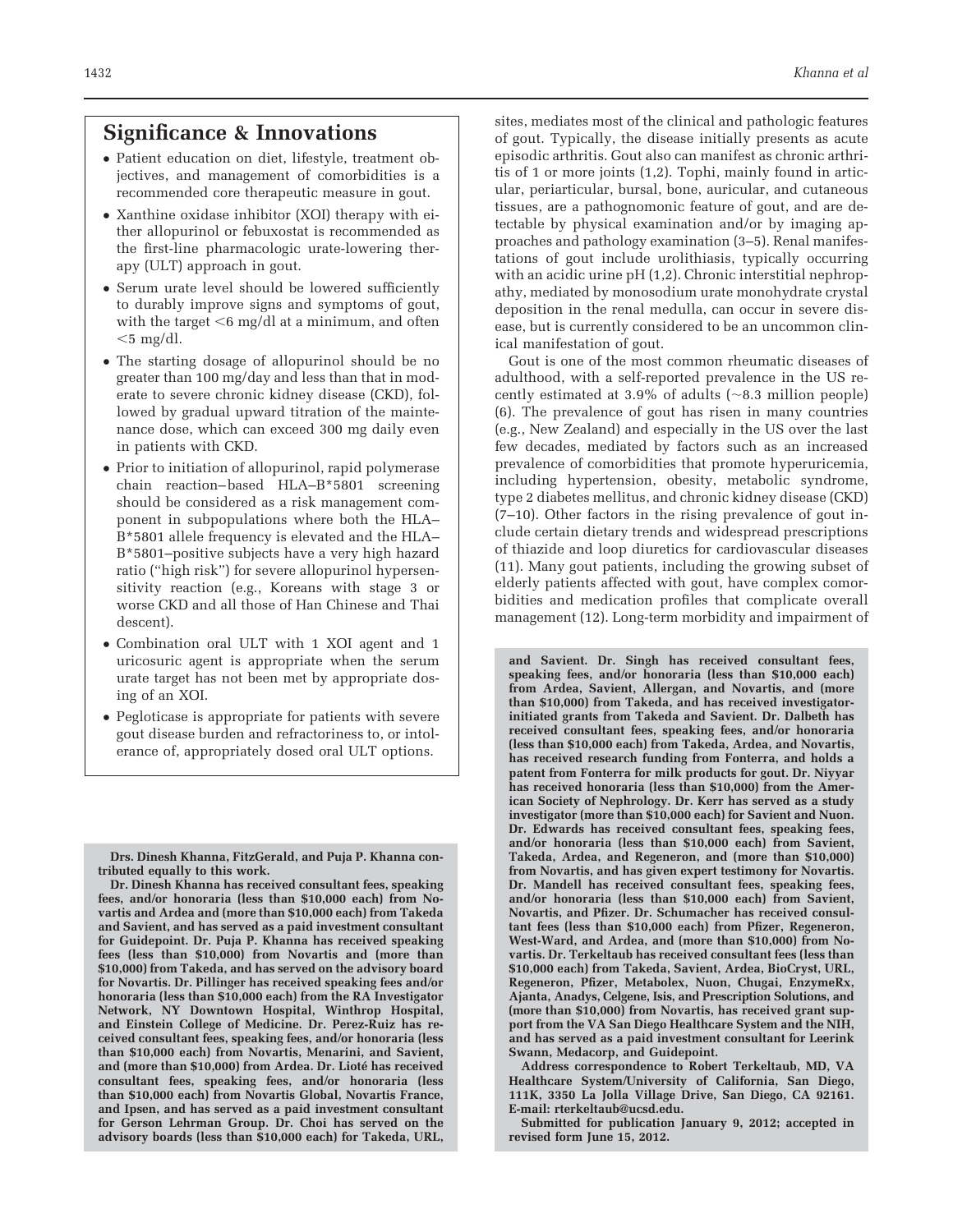health-related quality of life are now better appreciated in many gout patients, particularly those with multiple comorbidities and/or chronic gouty arthritis (13,14). Despite advanced understanding of the molecular bases of hyperuricemia and gouty inflammation and the extensive practice experience of many providers, substantial quality of care gaps exist in gout management (15). Moreover, significant shortfalls in patient education and adherence have been identified in gout (16).

On behalf of the American College of Rheumatology (ACR), we were charged with developing systematic nonpharmacologic and pharmacologic recommendations for effective treatments in gout with an acceptable risk/benefit ratio. Our assignment was to focus on 4 specific domains in gout management. Two of these domains are addressed herein, i.e., urate-lowering therapy (ULT) and chronic gouty arthritis with tophaceous disease detected on physical examination (designated by the ACR with the terminology "chronic tophaceous gouty arthropathy" [CTGA] and specifically represented in the fundamental case scenarios 7–9 described herein). The remaining 2 domains (analgesic and antiinflammatory management of acute gouty arthritis and pharmacologic antiinflammatory prophylaxis of attacks of gouty arthritis) are addressed in part 2 of the guidelines as a separate article (17).

There are multiple lines of epidemiologic and experimental evidence that hyperuricemia, via the effects of excess soluble urate, may play a role in some human renal, cardiovascular, and metabolic comorbidities also frequently associated with gout (7–10). We did not address pharmacologic management of asymptomatic hyperuricemia due to a paucity of prospective, randomized, controlled human research trials in that area (18).

We were charged by the ACR with developing gout recommendations based on evidence as available, at an international level, for rheumatologists and other health care providers, including other subspecialists, primary care practitioners, nurse practitioners, physician assistants, and allied health professionals. The ACR requested that we apply the established RAND/University of California at Los Angeles (UCLA) Appropriateness Method (19) to generate recommendations, and we engaged a diverse international panel of experts. Creating a novel classification of gout as a disease, new gout diagnostic criteria, or a definition of treatment outcomes was beyond the scope of this work. Instead, we generated multifaceted case scenarios to elucidate decision making based primarily on clinical and laboratory test– based data that can be obtained on a gout patient in an office practice setting.

Guidelines for gout management have been generated in the last decade, at the national or multinational society level and independent of industry sponsorship, by the European League Against Rheumatism (EULAR) (20,21), the Dutch College of General Practitioners (22), the Japanese Society of Gout and Nucleic Acid Metabolism (23), and the British Society for Rheumatology (BSR) (24). Moreover, the National Institute for Health and Clinical Excellence single technology appraisal process has been applied to ULT in gout patients receiving febuxostat (25). New guidelines were requested by the ACR, since the understanding of gout risk factors has been greatly aug-

### **Table 1. Key assumptions in the process applied to develop the recommendations**

- 1. Recommendations were developed using the RAND/ University of California at Los Angeles methodology, which assesses level of evidence and safety and quality, but does not take comparisons of cost and cost-effectiveness of therapies into consideration.
- 2. The guidelines focused on clinically-based decision making in common scenarios and not on rare case presentations.
- 3. Multiple scenarios were developed for acute treatment and chronic gout for voting purposes and are NOT meant to be disease classification criteria for gout.
- 4. The project did not list specific drug choices, contraindications, and dosing in the presence of comorbidities associated with gout or with potential drug–drug interaction. These decisions are left with the practitioner, based on evaluation of the risk/benefit ratio when prescribing each therapy, the drug dosing and safety labeling, and other widely available databases and accessible sources of general medical information about potential drug-related adverse events.
- 5. When a particular drug is not recommended, it does not imply that it is contraindicated. Similarly, if a hierarchy or sequence of a treatment is recommended, it does not necessarily imply that an agent lower in the hierarchy is contraindicated.
- 6. It is assumed that the diagnosis of gout was correct before initiation of any management option.
- 7. It is not always possible for the task force panel to reach a consensus on a case scenario (see Supplemental Figure 3 for examples of voting scenarios, available in the online version of this article at http://onlinelibrary.wiley.com/journal/10.1002/ (ISSN)2151-4658).

mented by recent clinical research (12). Moreover, ULT options recently increased via clinical development and drug regulatory agency approval of new pharmacologic agents (febuxostat and the biologic drug pegloticase) (26,27). New imaging approaches for gout that can detect radiographic changes of early disease not visualized by plain radiography (e.g., high-resolution ultrasound, dualenergy computed tomography [CT]) (28,29) are being investigated for impact on gout diagnosis, assessment of disease burden and severity, and choices and effectiveness of management. Developments such as these are considered in the work of this committee, which was built on several key assumptions (Table 1).

The ACR gout guidelines are designed to emphasize safety and quality of therapy and to reflect best practice, as evaluated by a diverse group of experts that examined the level of evidence available at the time. Importantly, societal cost of health care and cost and cost-effectiveness differences between therapies are excluded from analysis by the RAND/UCLA Appropriateness Method (19) (Table 1). Individual results of this work are designated as "recommendations" rather than guidelines, in order to reflect the nonprescriptive nature of decision making evaluated by experts and based on available evidence at the time. The recommendations cannot substitute for individual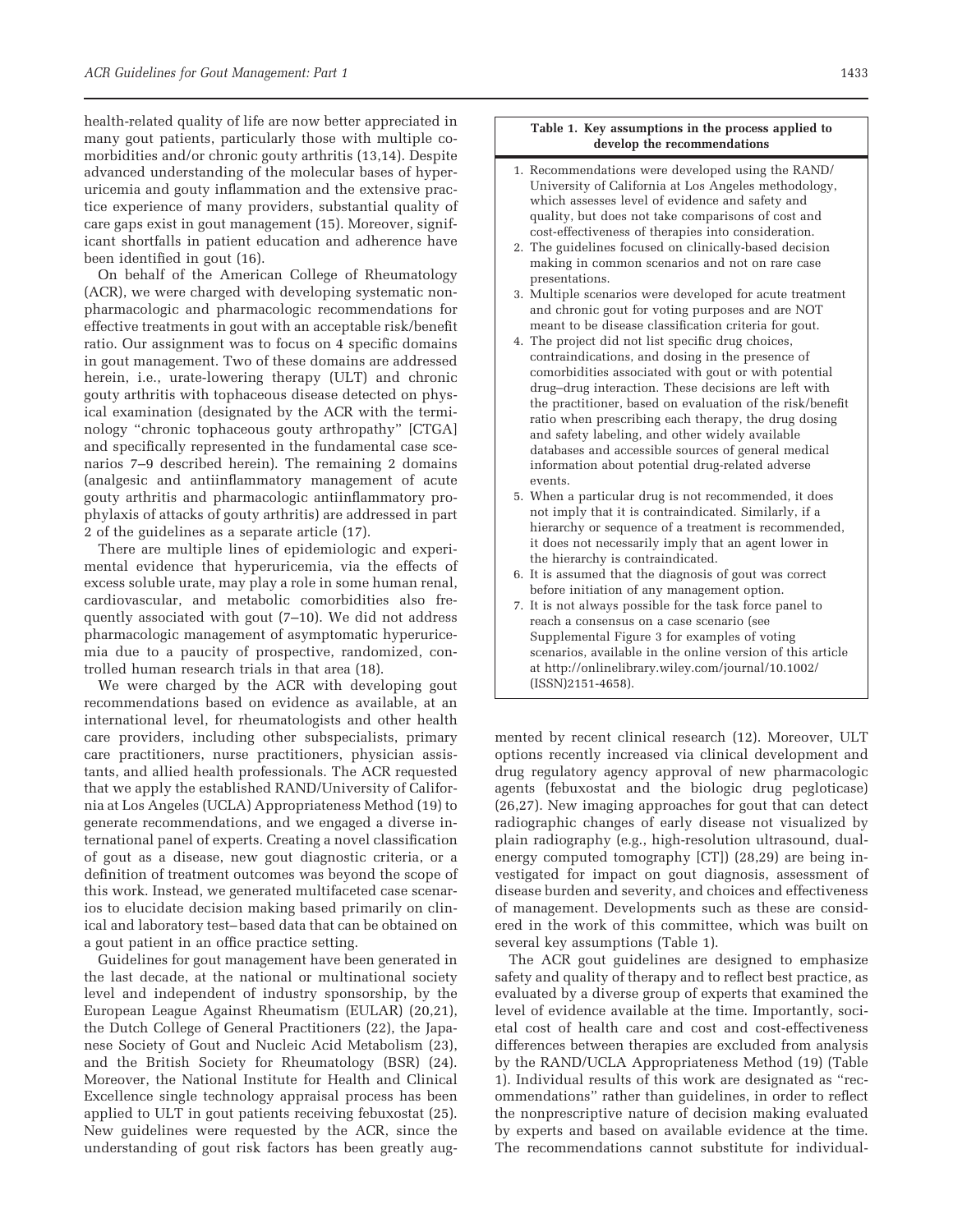ized direct assessment of the patient, coupled with clinical decision making by a competent health care practitioner. Treatment recommendations also assume appropriate attention to potential drug interactions (e.g., with anticoagulants, azathioprine, amoxicillin) and effects of comorbidities such as diabetes mellitus and renal, cardiac, gastrointestinal, and hepatic disease (Table 1). The motivation, financial circumstances, and preferences of the gout patient play a very important role. Moreover, the recommendations for gout management presented here are not intended to limit or deny third party payor coverage of health care costs for groups or individual patients with gout.

### **Materials and methods**

**Project design, development of recommendations, and grading of evidence.** The overall design of the project is schematized in Supplemental Figure 1 (available in the online version of this article at http://onlinelibrary.wiley. com/journal/10.1002/(ISSN)2151-4658). The RAND/UCLA consensus methodology, developed in the 1980s, incorporates both Delphi and nominal group methods (19,30), and was successfully used to develop other guidelines commissioned by the ACR. The purpose of this methodology is to reach a consensus among experts, with an understanding that published literature may not be adequate to provide sufficient evidence for day-to-day clinical decision making. The RAND/UCLA method requires 2 groups of experts: a core expert panel (CEP) that provides input into case scenario development and preparation of a scientific evidence report, and a task force panel (TFP) that votes on these case scenarios. Our CEP consisted of leaders for each domain (see Supplemental Figure 2, available in the online version of this article at http://onlinelibrary. wiley.com/journal/10.1002/(ISSN)2151-4658). Pharmacologic approaches and diet, lifestyle, and nonpharmacologic measures (e.g., weight loss, exercise) were addressed within each domain. The CEP leaders communicated with an international panel of gout experts and the principal investigators (PIs; JDF, PPK, DK, RT) to develop initial case scenarios that reflect broad differences in severity of the disease and its clinical manifestations. In addition, there were weekly interactive teleconferences between the domain leaders and PIs to refine case scenarios. Although a previous systematic review for gout has been performed by EULAR, as a prime example, we performed our own systematic review of pertinent literature. The resultant scientific evidence report was given to the TFP in conjunction with clinical scenarios representing differing degrees of disease activity. There were multiple questions of interest and alternative options presented for each case scenario.

By ACR mandate, the TFP had a majority of members without a perceived potential conflict of interest (COI), and had diverse experience and expertise, as described in detail in Supplemental Figure 2 (available in the online version of this article at http://onlinelibrary.wiley.com/ journal/10.1002/(ISSN)2151-4658). The TFP included 7 rheumatologists (including 1 Chair of Internal Medicine and 1 Internal Medicine Residency Training Program Director), 2 primary care physicians, a nephrologist, and a

patient representative. There were 2 rounds of ratings, the first anonymous, with the members of the TFP instructed to rank each of the potential elements of the guidelines on a risk/benefit basis ranging from 1–9 on a Likert scale using the Delphi process, followed by a face-to-face group discussion and then revoting of the same scenarios. A vote of 1–3 on the Likert scale was rated as *inappropriate* (risks clearly outweigh the benefits), a vote of  $4-6$  was considered *uncertain* (risk/benefit ratio is uncertain), and a vote of 7–9 was rated as *appropriate* (benefits clearly outweigh the risks). Samples of votes taken and results are provided in Supplemental Figure 3 (available in the online version of this article at http://onlinelibrary.wiley.com/journal/ 10.1002/(ISSN)2151-4658). Votes on case scenarios were translated into recommendations if the median voting score was graded 7–9 (appropriate) and if there was no significant disagreement, defined as no more than 1 of 3 of the votes graded as inappropriate for the scenario. The final rating was done anonymously in a 2-day face-to-face meeting, facilitated by an experienced moderator (NW). During the face-to-face TFP meeting, some case scenarios were clarified for content or verbiage and revoted on by the TFP.

The level of evidence supporting each recommendation was ranked based on previous methods used by the American College of Cardiology (31) and applied to recent ACR recommendations (32,33). Level A grading was assigned to recommendations supported by multiple (i.e.,  $>1$ ) randomized clinical trials or meta-analyses. Level B grading was assigned to the recommendations derived from a single randomized trial or nonrandomized studies. Level C grading was assigned to consensus opinion of experts, case studies, or standard of care.

**Systematic review.** PubMed and the Cochrane Central Register of Controlled Trials from the 1950s to the present were searched to find articles on gout with the help of an experienced librarian. We used a search strategy based on the Cochrane Highly Sensitive Search Strategy for identifying randomized trials. The search was expanded to include articles discussing research designs such as cohort, case– control, and cross-sectional studies. Limits included English language and the exclusion of "animal only" studies. The exact terms, process, and results of the search are summarized in Supplemental Figure 4 (available in the online version of this article at http://onlinelibrary.wiley. com/journal/10.1002/(ISSN)2151-4658).

**Clinical case descriptions.** The TFP evaluated clinical scenarios with differences in frequency of acute gout symptoms and differences related to the presence or extent of chronic findings (tophi, synovitis) on physical examination, similar to what a clinician might see in a busy practice. Scenarios were divided into mild, moderate, and severe disease activity in each of 3 distinct "treatment groups" (Figures 1A and B). In generating these 9 fundamental clinical case scenarios, mild disease activity levels in each treatment group were meant to represent patients at the lowest disease activity level for which most clinicians would consider initiating or altering a specific med-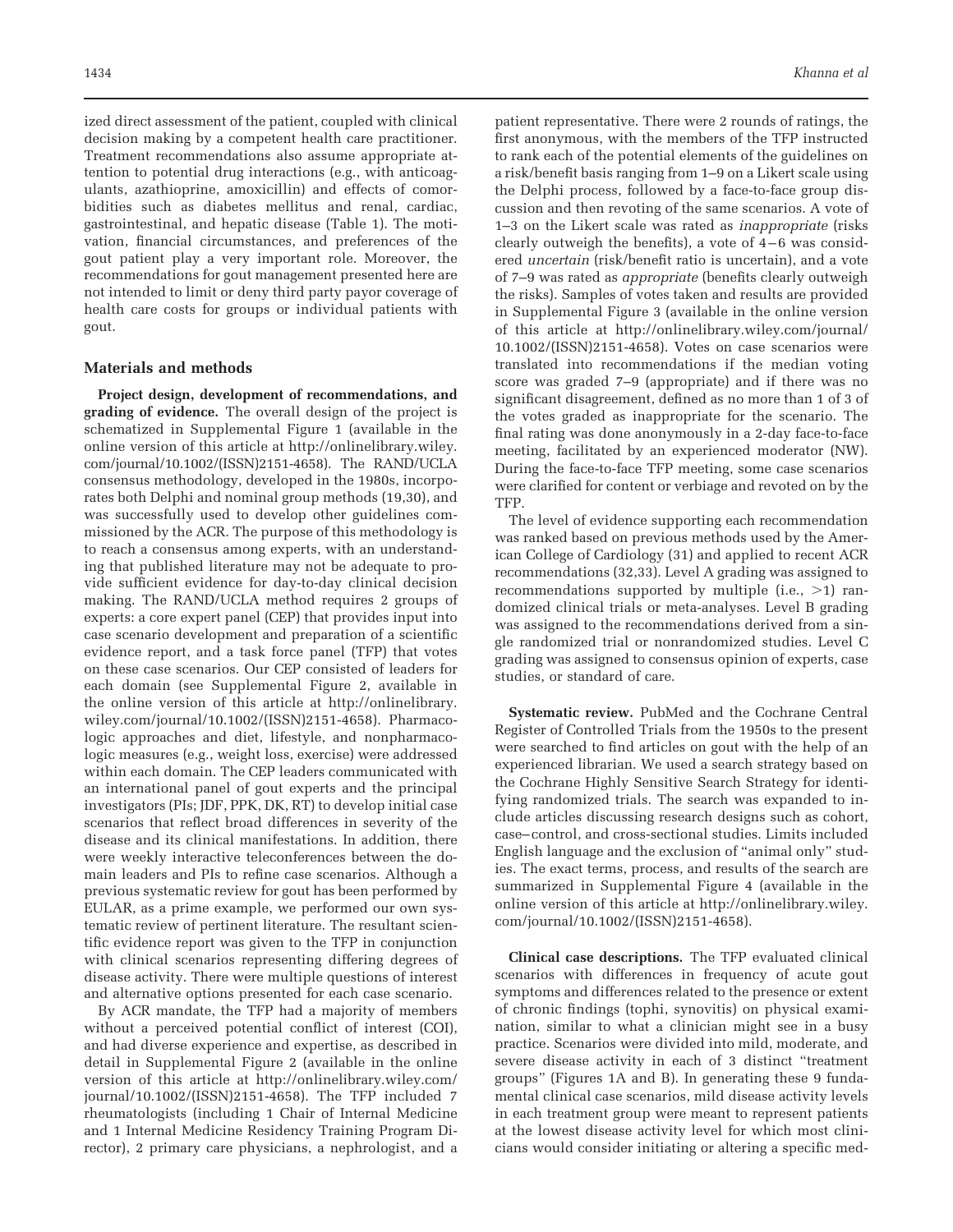| <b>Symptoms</b>          | <b>Tophus or Tophi</b><br>detected on<br><b>Physical Exam</b> | Frequency                               | CASE<br><b>SCENARIO</b><br><b>NUMBER</b> |
|--------------------------|---------------------------------------------------------------|-----------------------------------------|------------------------------------------|
| Intermittent<br>symptoms | NO.                                                           | Infrequent Symptoms (< 1 attack/yr)     |                                          |
|                          | <b>NO</b>                                                     | Frequent Symptoms (2-6 attacks/yr)      | 2                                        |
|                          | <b>NO</b>                                                     | Very Frequent Symptoms (> 7 attacks/yr) | з                                        |
| Intermittent<br>symptoms | <b>YES</b>                                                    | Infrequent Symptoms (< 1 attack/yr)     |                                          |
|                          | YES                                                           | Frequent Symptoms (2-6 attacks/yr)      | 5                                        |
|                          | <b>YES</b>                                                    | Very Frequent Symptoms (> 7 attacks/yr) | 6                                        |

**GOUT CASE SCENARIOS** 

#### Case scenarios for Chronic Tophaceous Gouty Arthropathy

| <b>Disease</b><br><b>Severity</b> | <b>Characteristics</b>                                                                                                          | CASE<br><b>SCENARIO</b><br><b>NUMBER</b> |
|-----------------------------------|---------------------------------------------------------------------------------------------------------------------------------|------------------------------------------|
| Mild                              | *Simple chronic tophaceous gouty arthropathy<br>*Affecting 1 joint<br>·Stable disease                                           | $\overline{z}$                           |
| Moderate                          | *Simple chronic tophaceous gouty arthropathy<br>*Affecting 2-4 joints<br>·Stable disease                                        | 8                                        |
| Severe                            | *Chronic tophaceous gouty arthropathy of >4 joints<br><b>OR</b><br>. ≥1 unstable, complicated, severe articular tophus or tophi | 9                                        |

### B

**Figure 1.** Fundamental case scenarios evaluated by the task force panel (TFP). The TFP evaluated a broad spectrum of severity of gout, with presenting clinical information comparable to that encountered in practice. Scenarios were formulated iteratively by the core expert panel, as described in the text, and were not intended to serve as disease classification criteria. All case scenarios assumed that the diagnosis of gout was correct, and that there was some evidence of gout disease activity. Three distinct "treatment groups" for these recommendations, each with 3 case scenarios designed to succinctly represent clinically-based decision making and totaling 9 in all, are shown. The treatment group with intermittent attacks of acute gout but no tophi detected on physical examination was subdivided based on increasing yearly frequency of episodes of acute gouty arthritis of at least moderate to severe pain intensity (case scenarios 1–3; **A**). Gout associated with clinically apparent high body urate burden was evaluated in case scenarios where there were  $\geq 1$  tophi on physical examination, and either **A,** intermittently symptomatic acute gouty arthritis (case scenarios  $4-6$ ), or **B**, chronic joint symptoms due to synovitis attributable to gout or articular tophus or tophi in case scenarios 7–9 (the domain termed chronic tophaceous gouty arthropathy [CTGA]). Severity of case scenarios in the CTGA domain was distinguished by extent and characteristics of the tophi and chronic arthropathy, with variable inflammatory and deforming features detected on physical examination (see Figure 2).

ication regimen. Conversely, the severe disease activity level was intended to represent patients with disease activity greater than or equal to that of the "average" subject studied in a clinical trial. The case scenarios were not intended to serve as classification criteria. To allow the TFP to focus on management decisions, each case scenario had the assumption that the diagnosis of gout was correct. In addition, it was assumed that there was some clinical evidence of gout disease activity. This included intermittent symptoms of variable frequency, specifically pre-

sented to the TFP as episodes of acute gouty arthritis of at least moderate to severe pain intensity (17). Other clinical evidence of gout disease activity, presented to the TFP in specific case scenarios, was tophi detected by physical examination, or alternatively, chronic symptomatic arthritis (i.e., "chronic arthropathy" or "synovitis") due to gout, with or without confirmed joint damage (e.g., deformity, erosion due to gout on an imaging study) (Figure 2). Hyperuricemia was defined here as a serum urate level  $>6.8$ mg/dl (2). We determined all aspects of case scenario definitions by a structured iterative process, using regular e-mail and teleconferences at least once per month. Multiple revisions to the proposed parameters were carried out, until accepted by the CEP domain leaders.

**Definitions of pharmacologic therapeutic agents.** Medication classes evaluated in the case scenarios were defined as follows: xanthine oxidase inhibitor (XOI) refers to allopurinol or febuxostat, and uricosuric agents were defined to include agents available in the US (probenecid and off-label use [as uricosuric therapy] of fenofibrate and losartan), but did not include sulfinpyrazone or benzbromarone. Other agents and modalities were selfexplanatory. Evaluation by the TFP of effectiveness of a given therapeutic option assumed that patients in the case scenarios received the maximum tolerated typical dose for a period of time sufficient to accurately assess therapeutic response, unless otherwise indicated.

**Managing perceived potential COI.** Perceived potential COI was managed in a prospective and structured manner. Specifically, all participants intellectually involved in the project, whether authors or not, were required to fully and prospectively disclose relationships with pharmaceutical companies with a material interest in gout (see Supplemental Figure 2 and Appendix A, available in the online version of this article at http://onlinelibrary.wiley.com/ journal/10.1002/(ISSN)2151-4658). Disclosures were updated every 6 months, and for the PIs, CEP, and TFP, updated just prior to the face-to-face meeting. A summary listing of all perceived potential COI was disseminated to all participants in the project, and is available in Supplemental Appendix A (available in the online version of this article at http://onlinelibrary.wiley.com/journal/10.1002/ (ISSN)2151-4658). Based on the policies of the ACR, which are aligned with those of many medical societies, no more than 49% of the project participants could have a COI at any given time. It was required that the project PI (JDF) remain without perceived potential COI prior to and during the process.

### **Results**

**Primary principles of management for all gout case scenarios.** The TFP generated recommendations for a systematic nonpharmacologic and pharmacologic management approach intended to be applicable to all patients with gout, which is summarized in Figure 3. This was based on the assumption that the diagnosis of gout was correct before initiation of management. The approach highlighted patient education on the disease and treat-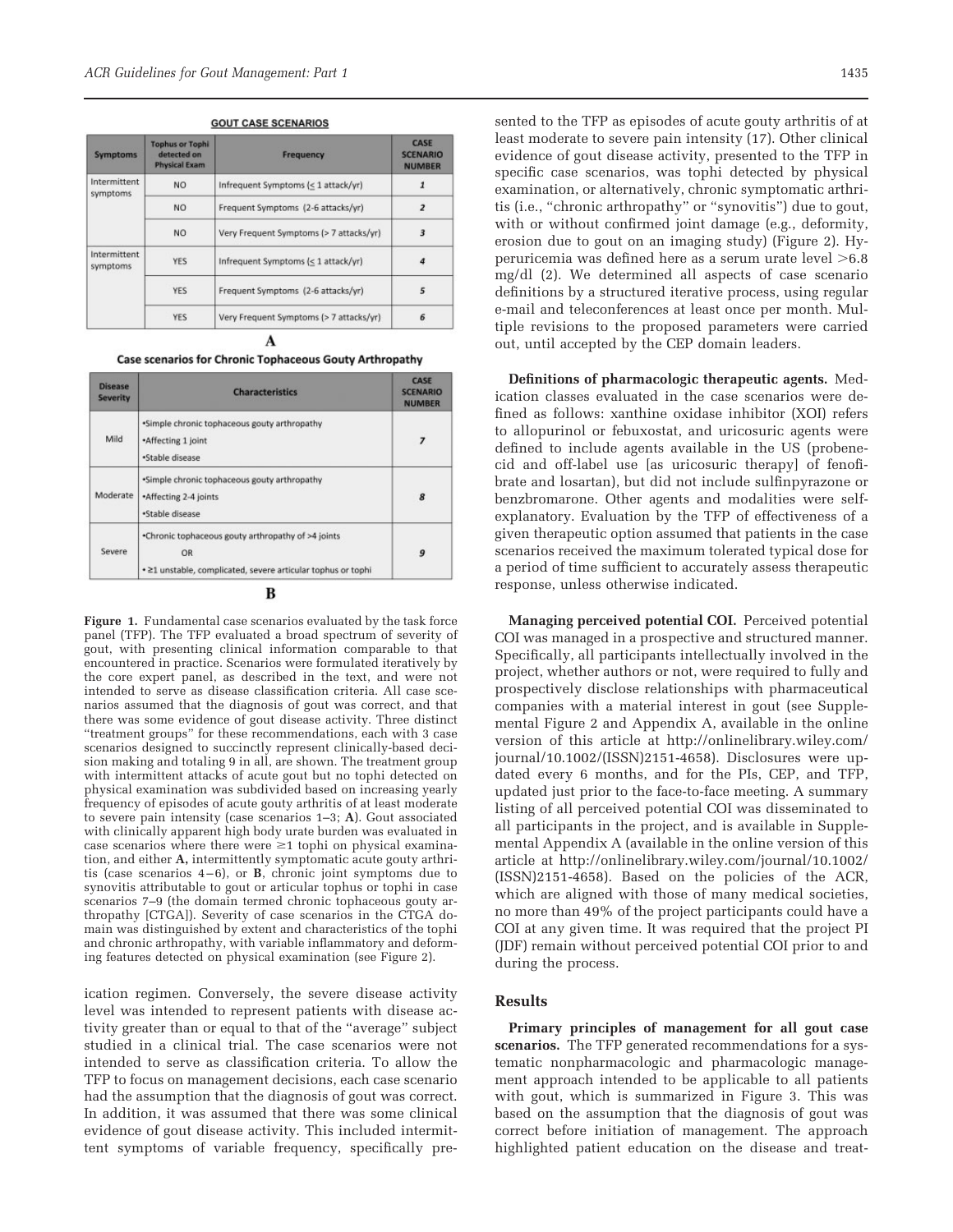## **MILD Chronic Tophaceous Gouty Arthopathy (CTGA)** (Stable, Simple Tophus (Scenario #8) **Limited to 1 Joint** (Scenario #7) ·Lack of drainage .Lack of aggressive mass or connective tissue destructive effects •Low risk of tophus infection •Stable in size, or slow growth ·Lack of severe chronic, tophaceous joint inflammation **SEVERE CTGA** Numerous, Complicated, or Unstable Tophi CTGA of many joints (Scenario #9) •Tophi affecting more than 4 joints OR •One or more tophi demonstrating √Drainage √Aggressive mass or connective tissue destructive effects √High risk of infection √Very rapid growth √Severe, chronic tophaceous joint inflammation

<u>MODERATE CTGA</u>

Stable, simple tophi affecting 2-4 joints



**SEVERE CTGA Example** 



**Figure 2.** Detailed pictorial representations of chronic arthropathy in chronic tophaceous gouty arthropathy (CTGA) case scenarios presented to the task force panel (TFP). A core element of our approach was to present the TFP and the readership with specifically detailed summaries of the CTGA case scenarios (case scenarios 7–9 in Figure 1B), including pictorial examples, to allow focus on clinical information that prompts management decisions. The photograph on the top left was provided by Dr. Robert Terkeltaub; the photographs on the top and bottom right were provided by Dr. Fernando Perez-Ruiz.

ments and their objectives, and initiation of diet and lifestyle recommendations, including the particular role of uric acid excess in gout and as the key long-term treatment target (evidence B) (34). The TFP also recommended, on a case-by-case basis, careful consideration of potential elimination of serum urate– elevating prescription medications that might be nonessential for the optimal management of comorbidities (e.g., hypertension, hyperlipidemia, or major organ transplant) in a given patient. Prime examples of urate-elevating medications are thiazide and loop diuretics, niacin, and calcineurin inhibitors (evidence C). However, the TFP, without a specific vote, recognized the particular benefits of thiazides for blood pressure control and outcomes in many patients with hypertension. Although low-dose acetylsalicylic acid (aspirin ≤325 mg daily) elevates serum urate, the TFP did not recommend discontin-

uation of this modality as cardiovascular disease prophylaxis in gout patients. In discussion, without a specific vote, the TFP viewed the relative risks specifically attributable to the modest effects of low-dose aspirin on serum urate as negligible in gout management.

The TFP recommended that clinicians consider causes of hyperuricemia for all gout patients, and recommended a specific comorbidity checklist (evidence C) (Table 2). In doing so, the TFP specially recommended consideration, and if indicated, medical evaluation of certain agents and disorders that cause uric acid underexcretion or overproduction, which thereby could merit laboratory investigations such as urinalysis, renal ultrasound, a complete blood cell count with differential cell count, or urine uric acid quantification, as indicated. In this context, the TFP specifically recommended screening for uric acid overpro-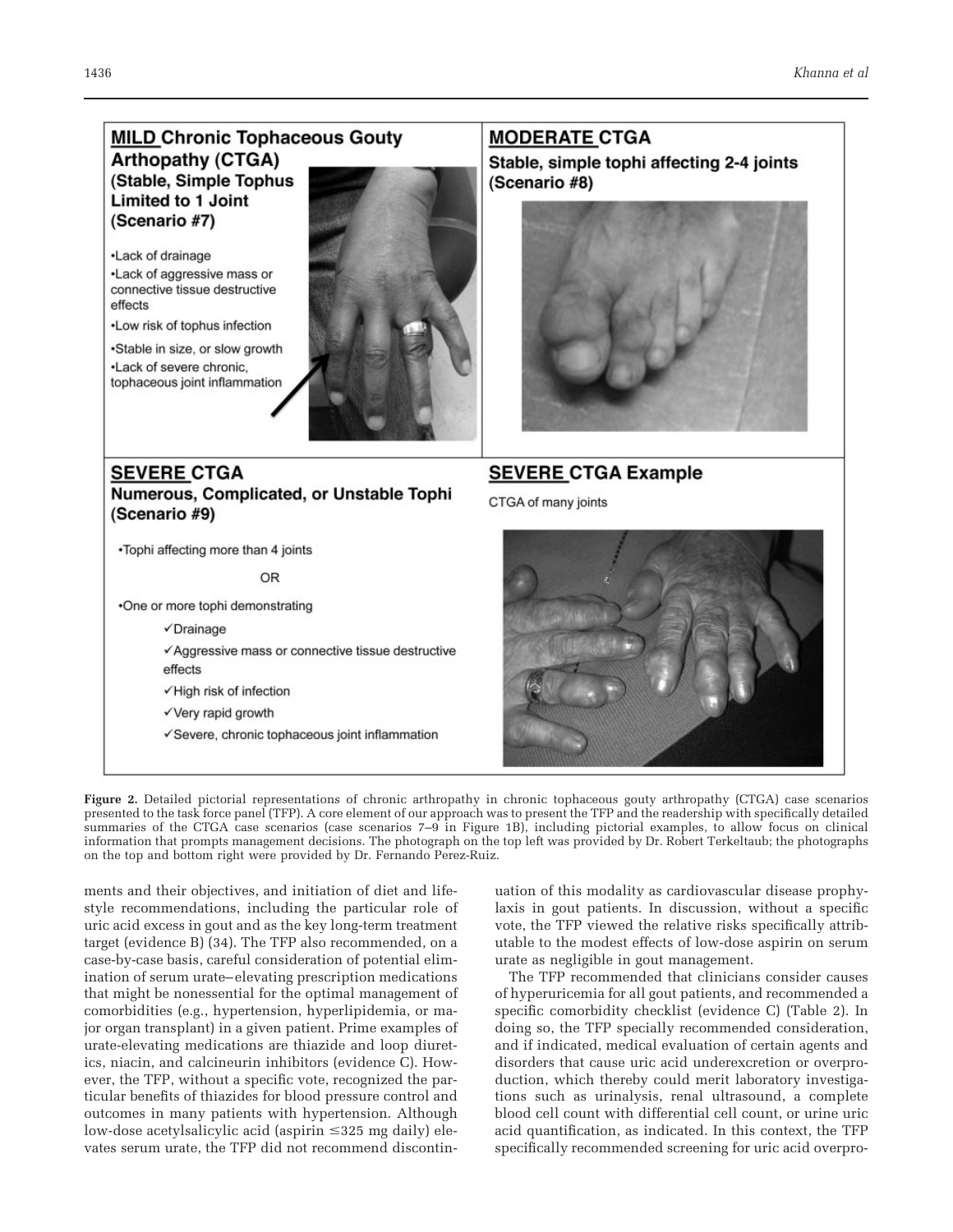

**Figure 3.** Baseline recommendations and overall strategic plan for patients with gout. This algorithm summarizes overall treatment strategies and flow of management decisions for gout. Certain elements, including nonpharmacologic and pharmacologic measures, the approach to refractory disease, and treatment and antiinflammatory prophylaxis of acute gout attacks, are developed further in Tables 2– 4 and Figures 4 and 5, and in part 2 of the guidelines, as referenced in the figure. Evidence grades (A–C, as indicated) are summarized for each task force panel (TFP) recommendation, and the text discusses in detail each aspect of clinical decision making.  $ULT =$  urate-lowering therapy;  $CKD =$  $\alpha$ chronic kidney disease;  $\text{CrCl} = \text{c}$ reatinine clearance.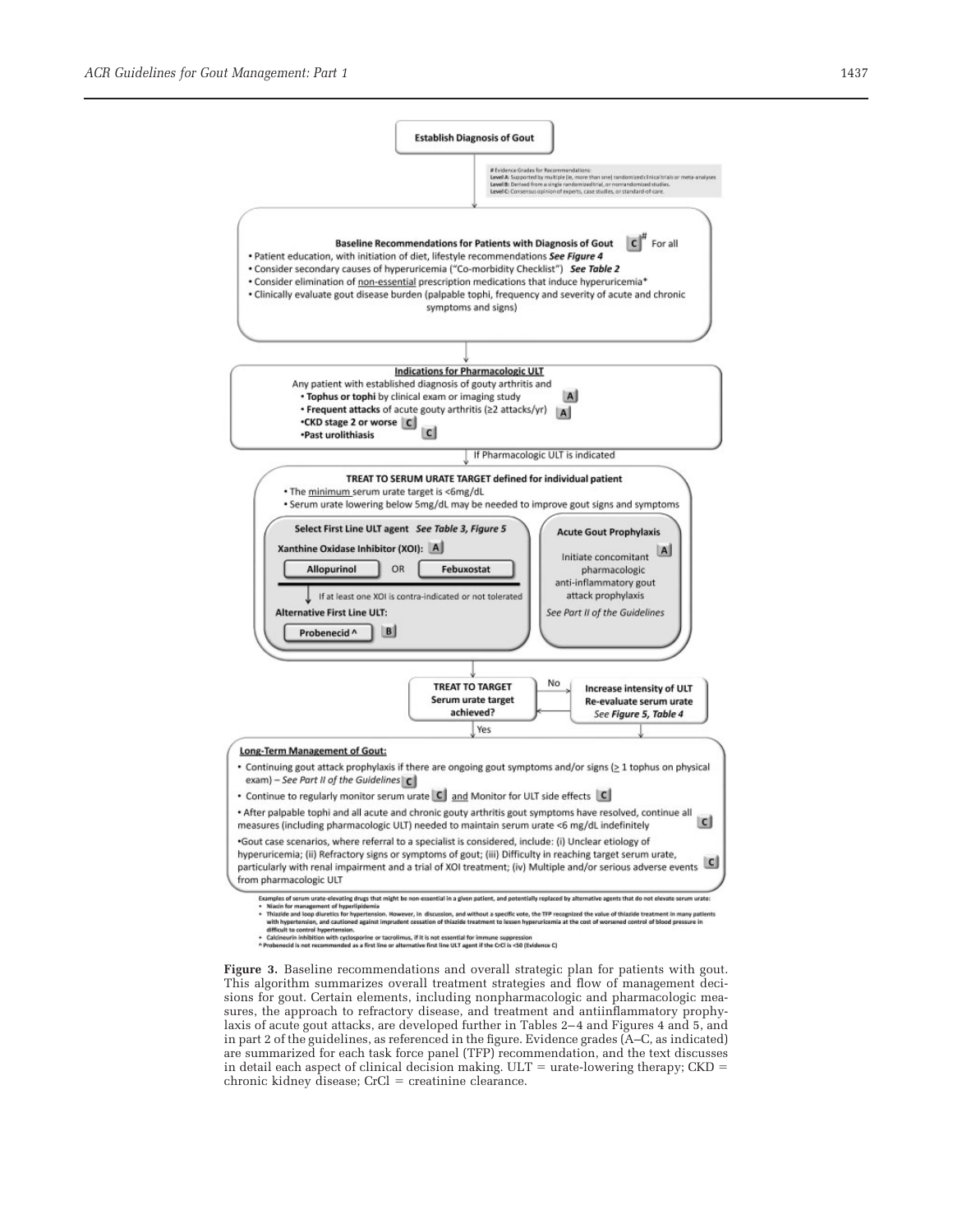| Table 2. Specific recommendation of a comorbidity |
|---------------------------------------------------|
| checklist for gout patients                       |

| Appropriate to consider in the clinical evaluation, and if<br>clinically indicated, to evaluate (evidence C for all)*<br>Obesity, dietary factors<br>Excessive alcohol intake<br>Metabolic syndrome, type 2 diabetes mellitus<br>Hypertension+<br>Hyperlipidemia, modifiable risk factors for coronary<br>artery disease or stroke<br>Serum urate-elevating medications+<br>History of urolithiasis<br>Chronic kidney, glomerular, or interstitial renal disease<br>(e.g., analgesic nephropathy, polycystic kidney disease)<br>In selected cases, potential genetic or acquired cause of<br>uric acid overproduction (e.g., inborn error of purine<br>metabolism or psoriasis, myeloproliferative, or<br>lymphoproliferative disease, respectively)<br>Lead intoxication |
|---------------------------------------------------------------------------------------------------------------------------------------------------------------------------------------------------------------------------------------------------------------------------------------------------------------------------------------------------------------------------------------------------------------------------------------------------------------------------------------------------------------------------------------------------------------------------------------------------------------------------------------------------------------------------------------------------------------------------------------------------------------------------|
| * Evidence grades for recommendations: level $A =$ supported by<br>multiple (i.e., $>1$ ) randomized clinical trials or meta-analyses; level                                                                                                                                                                                                                                                                                                                                                                                                                                                                                                                                                                                                                              |
| $B =$ derived from a single randomized trial or nonrandomized                                                                                                                                                                                                                                                                                                                                                                                                                                                                                                                                                                                                                                                                                                             |

studies; level C consensus opinion of experts, case studies, or standard of care. † The task force panel, without a specific vote, recognized the

particular benefits of thiazide diuretics for blood pressure control and outcomes in many patients with hypertension.

duction (by urine uric acid evaluation) in patient subsets with gout clinical disease onset before age 25 years (evidence C) or a history of urolithiasis (evidence C).

The TFP provided guidance for referral to a specialist, with caution to avoid appearing self-serving. Although limited by the absence of outcomes data on potential benefits of referral, the TFP recommended that gout case scenarios including any of the following should be among those where referral to a specialist is considered (evidence C for all): 1) unclear etiology of hyperuricemia; 2) refractory signs or symptoms of gout; 3) difficulty in reaching the target serum urate level, particularly with renal impairment and a trial of XOI treatment; and 4) multiple and/or serious adverse events from pharmacologic ULT.

**Clinical evaluation of gout disease activity and burden.** The TFP recommended clinical evaluation of gout disease symptom severity and burden in individual patients by history and a thorough physical examination for symptoms of arthritis and signs such as tophi and acute and chronic synovitis (evidence C). To be actionable by clinicians, the authors without a specific TFP vote suggested that clinicians can work with patients to record and estimate the number per year and severity (17) of acute attacks of gouty arthritis per year.

**Core recommendations for nonpharmacologic ULT measures in gout.** The TFP recommended certain diet and lifestyle measures for the majority of patients with gout (evidence B and C for individual measures) (Figure 4). Many of the diet and lifestyle measures were recommended for decreasing the risk and frequency of acute gout attacks (12) and lowering serum urate levels, but the primary emphasis of the TFP recommendations in Figure 4

was on diet and lifestyle choices for promotion and maintenance of ideal health and prevention and optimal management of life-threatening comorbidities in gout patients, including coronary artery disease (35,36) and obesity, metabolic syndrome, diabetes mellitus, hyperlipidemia, and hypertension.

Dietary recommendations were grouped into 3 simple qualitative categories, termed "avoid," "limit," or "encourage" (Figure 4). This approach, with rare exceptions (37,38), reflected a general lack of specific evidence from prospective, blinded, randomized clinical intervention trials that linked consumed quantities of individual dietary components to changes in either serum urate levels or gout outcomes. Notably, the replication of hazardous lifestyle risk factors in a conventional clinical research trial would potentially pose both design and ethical difficulties. As such, the TFP deliberated on evidence regarding the impact of exposures to alcohol or purine-rich foods in a short timeframe. The evidence sources were epidemiologic studies of hyperuricemia and incident gout, including long-term prospective analyses (39–42) and internetbased case-crossover studies of specific exposures (43,44). The TFP recommended that gout patients limit their consumption of purine-rich meat and seafood (evidence B) (44) as well as high fructose corn syrup–sweetened soft drinks and energy drinks (evidence C), and encouraged the consumption of low-fat or nonfat dairy products (evidence B) (43) (Figure 4). The TFP voted to encourage vegetable intake in gout patients (evidence C) (Figure 4), having considered evidence in healthy subjects for lowered serum urate levels and urine urolithiasis risk factors associated with dietary vegetable intake (43,45). However, there was no specific TFP vote on the question of avoidance of excess purine intake from food sources other than meat and seafood, such as vegetables and legumes, in gout patients (44). The TFP recommended reduced consumption of alcohol (particularly beer, but also wine and spirits) and avoidance of alcohol overuse in all gout patients (evidence B) (Figure 4). The TFP further recommended abstinence from alcohol consumption for gout patients during periods of active arthritis, especially with inadequate medical control of the disorder and in CTGA (evidence C) (46). Significantly, in discussion by the TFP, without a specific vote, the TFP recognized that diet and lifestyle measures alone provide therapeutically insufficient serum urate–lowering effects and/or gout attack prophylaxis for a large fraction of individuals with gout (12). For example, some clinical trials on diet and fitness have reported only an  $\sim$ 10-18% decrease in serum urate (43). In further discussion by the TFP, again without a specific vote, the TFP viewed this degree of serum urate level lowering as beneficial for all case scenarios, but insufficient to achieve an effective serum urate target in those with sustained hyperuricemia substantially above 7 mg/dl.

**Core recommendations for pharmacologic ULT, including the serum urate target.** Here, and with all other recommendations for drug therapy in parts 1 and 2 of the 2012 ACR guidelines for gout, the recommendations assumed a lack of contraindications, intolerance, serious adverse events, or drug–drug interactions for given agents.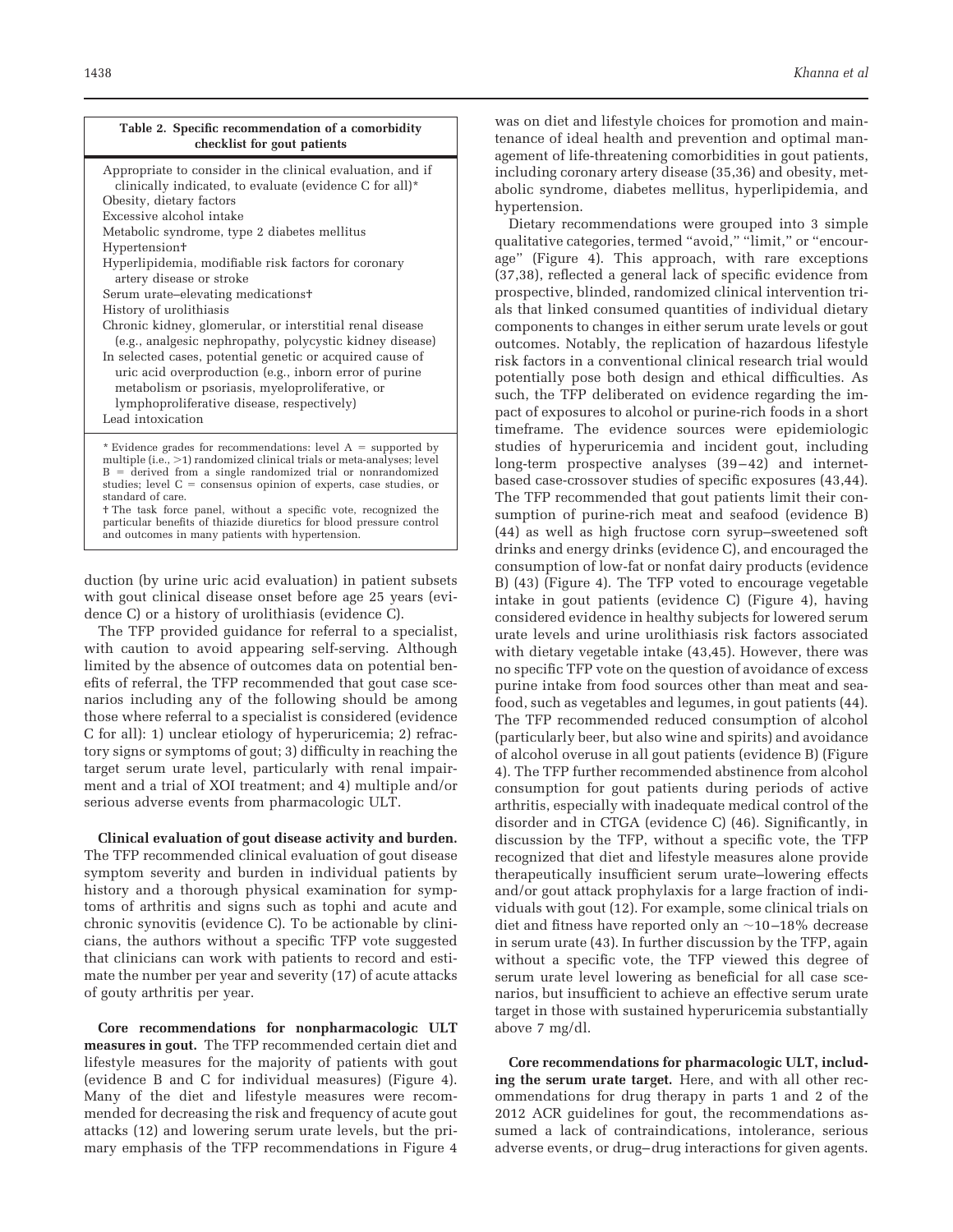### **Specific Recommendations:** GENERAL HEALTH, DIET, AND LIFESTYLE MEASURES FOR GOUT PATIENTS#: # Evidence Grades for Recommendations:

Level A: Supported by multiple (ie, more than one) randomized clinical trials or meta-analyses Level B: Derived from a single randomized trial, or nonrandomized studies Level C: Consensus opinion of experts, case studies, or standard-of-care.

| • Weight loss for obese patients, to achieve BMI that promotes general health |  |  |  |
|-------------------------------------------------------------------------------|--|--|--|
|                                                                               |  |  |  |

• Healthy overall diet ^ • Smoking cessation • Exercise (Achieve physical fitness) • Stay well hydrated

| <b>Avoid</b>                                                                                                                                                                                                                                              | Limit                                                                                                                                                      | Encourage >                              |
|-----------------------------------------------------------------------------------------------------------------------------------------------------------------------------------------------------------------------------------------------------------|------------------------------------------------------------------------------------------------------------------------------------------------------------|------------------------------------------|
| • Organ meats high in purine content (eg,<br>sweetbreads, liver, kidney)<br>B                                                                                                                                                                             | Serving Sizes of:<br>• Beef, Lamb, Pork<br>· Seafood with high purine content (eg,<br>B<br>sardines, shellfish)                                            | • Low-fat or non-fat dairy products<br>B |
| • High fructose corn syrup-sweetened sodas,<br>other beverages, or foods<br>C                                                                                                                                                                             | • Servings of naturally sweet fruit juices<br>• Table sugar, and sweetened beverages and<br>desserts<br>• Table salt, including in sauces and gravies<br>C | • Vegetables                             |
| • Alcohol overuse (defined as more than 2<br>servings per day for a male and 1 serving per<br>day for a female) in all gout patients<br>B<br>• Any alcohol use in gout during periods of<br>frequent gout attacks, or advanced gout<br>under poor control | • Alcohol (particularly beer, but also wine and<br>spirits) in all gout patients<br>B                                                                      |                                          |

^Without a specific task force panel (TFP) vote, adherence to diets for cardiac health and control of co-morbidities such as obesity, metabolic syndrome, diabetes, hyperlipidemia, and hypertension was stressed for gout patients, as appropriate.

The TFP recommendation to "encourage" intake was not intended to advocate excesses in consumption of specific dietary items. There was a lack of TFP voting consensus on: Cherries and Cherry Products, Ascorbate (In Supplements or Foods), Nuts, Legumes. The TFP did not specifically vote on the question of limits on consumption of purinerich vegetables and legumes.

**Figure 4.** Specific task force panel (TFP) recommendations on general health, diet, and lifestyle measures for gout patients. The TFP recommendations on nonpharmacologic measures for gout patients are shown, including a program of broad diet and lifestyle measures. The recommendations encompass measures not only for decreasing the risk and frequency of acute gout attacks and lowering serum urate, but also with a major emphasis on maintenance of ideal health and prevention and best practice management of cardiovascular and metabolic diseases. Dietary recommendations were grouped into 3 simple qualitative categories, termed "avoid," "limit," and "encourage," reflecting a general lack of specific evidence from prospective, blinded, randomized clinical intervention trials linking consumed quantities of individual dietary components to changes in either serum urate or to gout signs and symptoms. Specific TFP votes on dietary components resulting in a "lack of consensus" are also cited.  $BMI = body$  mass index.

The TFP recommended gout with CKD stage 2–5 or endstage renal disease as an appropriate indication, by itself, for pharmacologic ULT (evidence C) in patients with prior gout attacks and current hyperuricemia. In pharmacologic ULT, certain treatment choices (e.g., probenecid) and drug dosing decisions (e.g., allopurinol) are impacted by the creatinine clearance. The TFP, without a direct vote, discussed and recognized the clinical value of accurate measurement of creatinine clearance, not simply the serum creatinine, in ascertaining the degree of renal impairment. However, the scope of the project did allow for detailed prescriptive recommendations regarding specific ULT drug doses, usage of individual agents in the presence of a given degree of either renal impairment, or other comorbidities such as hepatic impairment.

TFP recommendations for pharmacologic ULT, shown graphically in Figure 3, included recommendation of XOI therapy with either allopurinol or febuxostat as the firstline pharmacologic approach (evidence A). The panel did not preferentially recommend either XOI over the other XOI drug. In doing so, the TFP weighed the lack of published safety data for febuxostat in the setting of stage 4 or worse CKD. Probenecid was recommended as an alternative first-line pharmacologic ULT option in the setting of contraindication or intolerance to at least 1 XOI agent (evidence B). However, the TFP did not recommend probenecid as a first-line ULT monotherapy in those with a creatinine clearance below 50 ml/minute.

The TFP recommended that pharmacologic ULT could be started during an acute gout attack, provided that effec-

C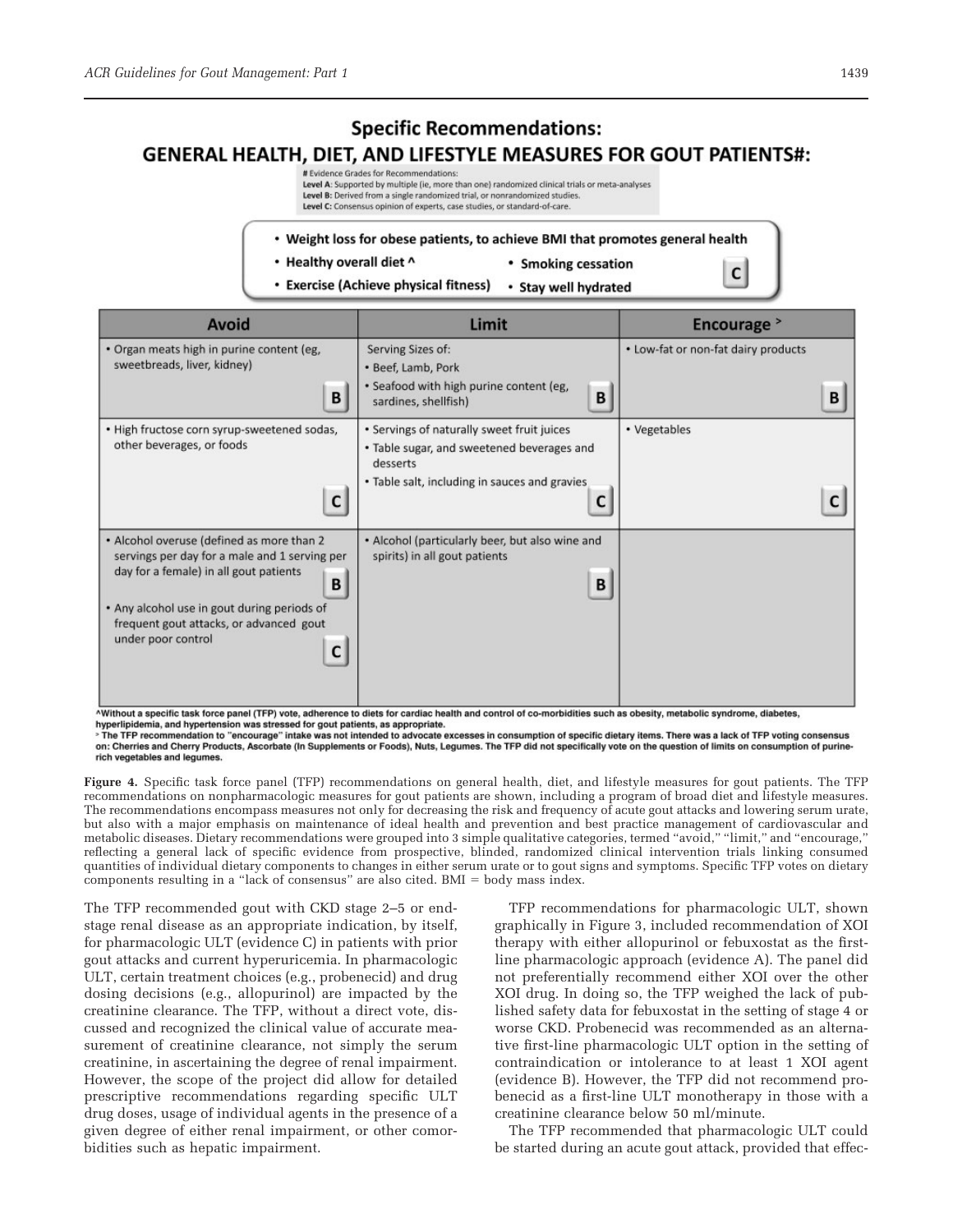tive antiinflammatory management has been instituted (evidence C). The TFP recommended regular monitoring of serum urate (every 2–5 weeks) during ULT titration, including continuing measurements once the serum urate target is achieved (every 6 months; evidence C). The TFP weighed this measure as particularly useful to monitor adherence, given that poor adherence to ULT is a common problem in gout patients (16).

The TFP recommended that the goal of ULT is to achieve a serum urate level target at a minimum of  $<$ 6 mg/dl in all gout case scenarios (evidence A). Moreover, the TFP recommended that the target serum urate level should be lowered sufficiently to durably improve signs and symptoms of gout, including palpable and visible tophi detected by physical examination, and that this may involve therapeutic serum urate level lowering to below 5 mg/dl (evidence B).

**Recommendations specific to allopurinol dosing and pharmacogenetics.** TFP recommendations for use of allopurinol in gout are summarized in Table 3. Importantly, the TFP recommended that the starting dosage of allopurinol should be no greater than 100 mg per day (evidence B) (47), consistent with prior Food and Drug Administration (FDA) and EULAR guidelines (21). The rationale of the TFP was partly that a low allopurinol starting dose could reduce early gout flares after ULT initiation (26), and partly as a component of risk management with respect to the potential for severe hypersensitivity reaction to allopurinol (47), discussed in further detail below. The TFP recommended gradual upward titration of the allopurinol maintenance dose every 2–5 weeks to an appropriate maximum dose for gout, in order to treat to the serum urate target appropriate for the individual patient (evidence C).

The TFP weighed robust evidence that allopurinol monotherapy at doses of 300 mg or less daily failed to achieve the serum urate level target of  $<$ 6 mg/dl (26,46) or -5 mg/dl (48,49) in more than half of the subjects with gout. The TFP reviewed small studies in which the allopurinol dose was titrated above 300 mg daily in gout with overall success in achieving the serum urate target (49,50). Importantly, in doing so, the TFP also recommended that the maintenance dosage of allopurinol can be raised above 300 mg per day, even in those with renal impairment, provided there is adequate patient education and regular monitoring for drug hypersensitivity and other adverse events, such as pruritis, rash, and elevated hepatic transaminases, as well as attention to potential development of eosinophilia (evidence B).

The TFP next considered the issue of measures to reduce the incidence of severe allopurinol hypersensitivity reactions, here termed allopurinol hypersensitivity syndrome (AHS). TFP discussion recognized the potential for hospitalization and severe morbidity and the reported mortality rate of 20 –25% in AHS (51,52). The estimated incidence of AHS is  $\sim$ 1:1,000 in the US, and its spectrum includes not only Stevens-Johnson syndrome and toxic epidermal necrolysis, but also systemic disease with a clinical constellation of features such as eosinophilia, vasculitis, rash, and major end-organ disease (53). Concurrent thiazide use and renal impairment have been implicated as risk factors

### **Table 3. Core recommendations in the use of allopurinol and uricosuric ULT in gout\***

#### Allopurinol

- Starting dosage should be no greater than 100 mg/day for any patient, and start at 50 mg/day in stage 4 or worse CKD (evidence B)
- Gradually titrate maintenance dose upward every 2–5 weeks to appropriate maximum dose in order to treat to chosen SUA target (evidence C)
- Dose can be raised above 300 mg daily, even with renal impairment, as long as it is accompanied by adequate patient education and monitoring for drug toxicity (e.g., pruritis, rash, elevated hepatic transaminases; evidence B)
- Prior to initiation, consider HLA–B\*5801 in selected patients, specifically in subpopulations at higher risk for severe allopurinol hypersensitivity reaction (e.g., Koreans with stage 3 or worse CKD, and Han Chinese and Thai irrespective of renal function; evidence A)

Uricosuric therapy

- Probenecid is the first choice among uricosuric agents for ULT monotherapy (evidence B)
- In gout patients with a creatinine clearance  $<$  50 ml/ minute, probenecid is not recommended as first-line ULT monotherapy (evidence C)
- Use of agents other than probenecid with clinically significant uricosuric effects, such as fenofibrate and losartan, can be therapeutically useful as components of a comprehensive ULT strategy (evidence B)
- History of urolithiasis contraindicates first-line uricosuric urate-lowering monotherapy (evidence C) Urinary uric acid should be measured before initiation
- of uricosuric ULT (evidence C) Elevated urine uric acid indicative of uric acid overproduction contraindicates uricosuric ULT (evidence C)
- Continue to monitor urinary uric acid during uricosuric ULT (evidence C)
- Consider urine alkalinization (e.g., with potassium citrate) with monitoring of urine pH, in addition to increased fluid intake, as a risk management strategy for urolithiasis (evidence C)

 $*$  ULT = urate-lowering therapy; CKD = chronic kidney disease;  $SUA =$  serum uric acid.

for AHS (50,54,55). A widely employed risk management strategy has been a non– evidence-based algorithm for allopurinol maintenance dosing, calibrated to renal impairment (evidence C) (56); importantly, the TFP did not recommend this strategy.

In their evaluation of the allopurinol starting dose as a component of risk management strategy, the TFP first weighed evidence that the highest risk of severe allopurinol hypersensitivity reaction is in the first few months of therapy. A recent case– controlled retrospective analysis of AHS and allopurinol starting dose (47) further supported the aforementioned recommendation by the TFP of a starting dose of allopurinol of no more than 100 mg daily, and the TFP recommendation of an even lower starting dose of allopurinol (50 mg daily) in stage 4 or worse CKD (evidence B).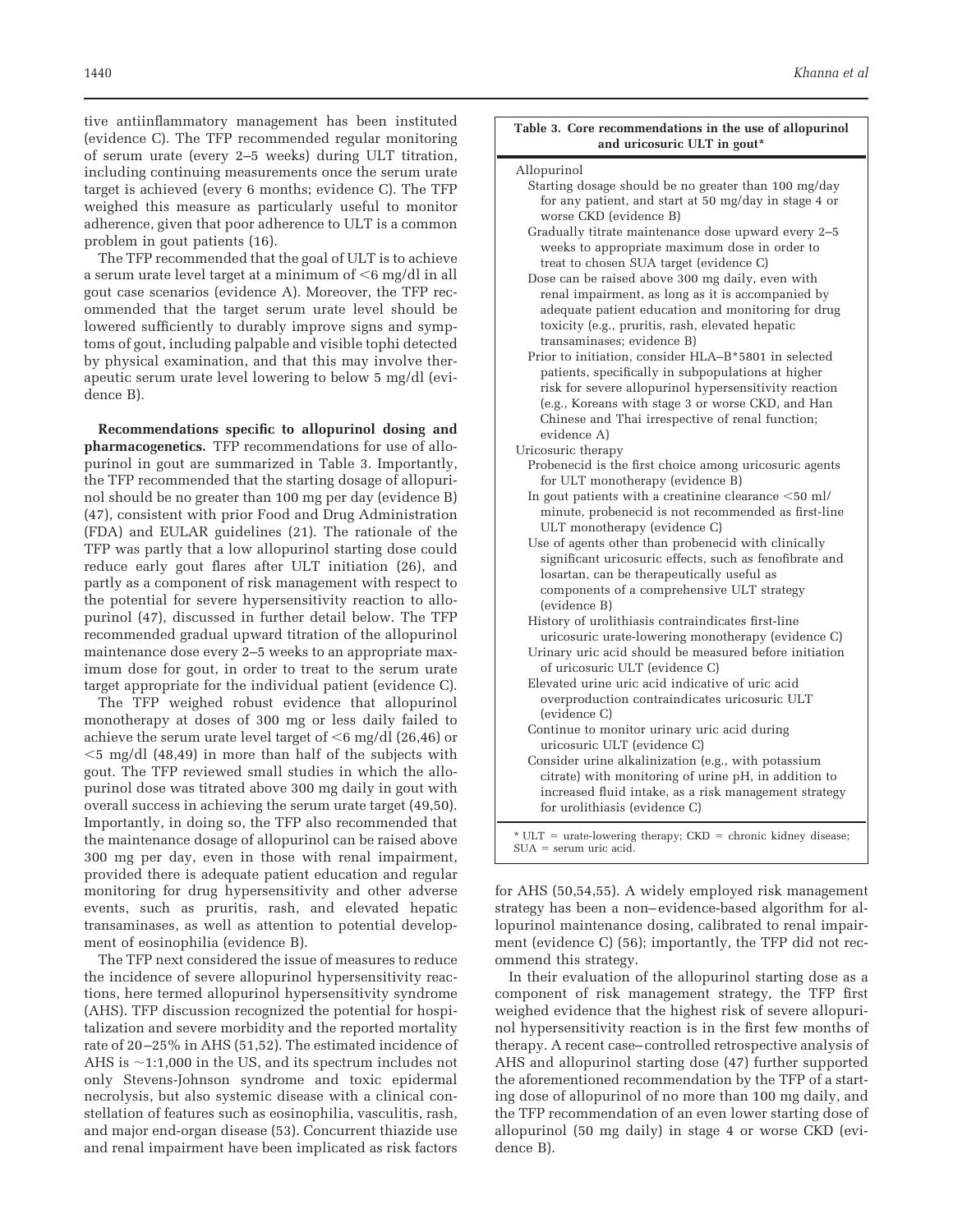|                                                                                                                                     | <b>CASE SCENARIOS 1-9</b> |                                              |   |  |                                             |   |  |   |               |
|-------------------------------------------------------------------------------------------------------------------------------------|---------------------------|----------------------------------------------|---|--|---------------------------------------------|---|--|---|---------------|
|                                                                                                                                     | No tophi on<br>exam       |                                              |   |  | $\rightarrow \leftarrow$ > 1 Tophus on exam |   |  |   | $\rightarrow$ |
|                                                                                                                                     | ←                         | Intermittent Symptoms $\longrightarrow$ CTGA |   |  |                                             |   |  |   |               |
| <b>PHARMACOLOGIC ULT ESCALATION: MEASURE</b>                                                                                        | 1                         |                                              | 3 |  |                                             | 6 |  | 8 | 9             |
| <b>SINGLE AGENT XOI</b> titrated to maximum appropriate dose<br>(Alternative if XOI contra-indicated or not tolerated : Probenecid) | $+$ <sup>§</sup>          |                                              |   |  |                                             |   |  |   |               |
| Serum urate target not achieved, continuing disease activity                                                                        |                           |                                              |   |  |                                             |   |  |   |               |
| Add URICOSURIC <sup>*</sup> to XOI with both agents titrated to<br>maximum appropriate dose                                         | $+$ §                     |                                              |   |  |                                             |   |  |   |               |
| Serum urate target not achieved, continuing disease activity                                                                        |                           |                                              |   |  |                                             |   |  |   |               |
| <b>PEGLOTICASE</b>                                                                                                                  |                           |                                              |   |  |                                             |   |  |   |               |

Case Scenarios 1-3: Progressively mild, moderate, and severe frequency of intermittent acute gout symptoms (without tophi on physical exam) are evaluated for case scenarios numbered 1, 2, and 3, respectively.

Case Scenarios 4-6: Progressively mild, moderate, and severe frequency of intermittent acute gout symptoms (with one or more tophi detected on physical exam) are evaluated for case scenarios numbered 4, 5, and 6, respectively.

Case Scenarios 7-9: Progressive severity of Chronic Tophaceous Gouty Arthropathy (CTGA), as anatomically mild, moderate, and severe chronic tophaceous arthritis, are evaluated in case scenarios numbered 7, 8, and 9, respectively.

§ Finding of a tophus or tophi on imaging study, or CKD Stage 2-5, or ESRD, are appropriate indications for first line pharmacologic ULT in Scenario 1.

<sup>1</sup> Failure of combination XOI and uricosuric therapy at maximum appropriate doses is an acceptable indication for consideration of Pegloticase therapy in Scenario 5.

\*Uricosuric ULT choices in combination with XOI inhibitor therapy can include probenecid, or off-label use of losartan or fenofibrate.

**Figure 5.** Case scenario–specific escalation of pharmacologic urate-lowering therapy (ULT) in gout, including approach to refractory disease. The figure, which accompanies Table 4, shows task force panel (TFP) recommendations for patients with continuing gout disease activity and focuses on escalating pharmacologic ULT measures, particularly for refractory disease. Each of the fundamental case scenarios is considered. Case scenario numbering of 1–9 refers to those gout clinical scenarios specifically detailed in Figures 1A and B above. The chronic tophaceous gouty arthropathy (CTGA) case scenarios numbered 7–9 are additionally shown in photographs in Figure 2. These recommendations specifically assume that for each case scenario: 1) the serum urate target needed to achieve improved gout signs and symptoms has not yet been achieved, 2) appropriate nonpharmacologic ULT measures have been applied, and 3) appropriate treatment and antiinflammatory prophylaxis are employed for attacks of acute gouty arthritis. Evidence grades for individual TFP votes to recommend that are shown here are summarized in the text. In the figure, the decision-making symbol  $+$  indicates therapeutic appropriateness, with  $$ indicative of either a therapeutically inappropriate measure or one with uncertain risk:benefit ratio. The decision-making symbol  $\pm$ indicates that the TFP recommended this therapeutic measure as appropriate only in specific conditions in a clinical scenario, marked by the symbol § or  $\P$  that refers to particular circumstances described below the figure. CKD = chronic kidney disease; ESRD = end-stage renal disease;  $XOI = xanthine oxidase inhibitor.$ 

| Table 4. Summary of recommendations for case scenarios of refractory disease in gout (Figure 5), including combination oral<br>ULT and use of pegloticase*                                                                                                                                                                                                                                                                                                                                                                                                                                                                                                                                                                                                                                                                                                                                                                                                                               |
|------------------------------------------------------------------------------------------------------------------------------------------------------------------------------------------------------------------------------------------------------------------------------------------------------------------------------------------------------------------------------------------------------------------------------------------------------------------------------------------------------------------------------------------------------------------------------------------------------------------------------------------------------------------------------------------------------------------------------------------------------------------------------------------------------------------------------------------------------------------------------------------------------------------------------------------------------------------------------------------|
| Attempt upward dose titration of 1 XOI to respective maximum appropriate dose (evidence A)<br>Febuxostat can be substituted for allopurinol or vice versa in the event of drug intolerance and adverse events, and such a<br>substitution should be considered after initial failure of upward dose titration of 1 XOI (evidence C) <sup>+</sup><br>Effective therapeutic options include addition of a uricosuric agent (e.g., probenecid, fenofibrate, or losartan) to an XOI drug<br>(evidence B) or vice versa (evidence C)<br>Pegloticase is appropriate for patients with severe gout disease burden and refractoriness to, or intolerance of, conventional and<br>appropriately dosed ULT (evidence A)#<br>Pegloticase therapy is not recommended as first-line ULT agent for any case scenarios<br>LACK OF CONSENSUS: appropriate duration of pegloticase therapy relative to intended and achieved decrease in symptoms<br>and signs of gout, including decrease in tophus size |
| $*$ ULT = urate-lowering therapy; $XOI =$ xanthine oxidase inhibitor.<br>† Important drug label information includes that febuxostat and allopurinol should not be used in combination with each other.<br>#Important drug label information includes that pharmacologic oral ULT agents should be discontinued during the course of pegloticase therapy to<br>avoid masking the loss of a pegloticase serum urate-lowering effect associated with an increased risk of pegloticase infusion reactions.                                                                                                                                                                                                                                                                                                                                                                                                                                                                                  |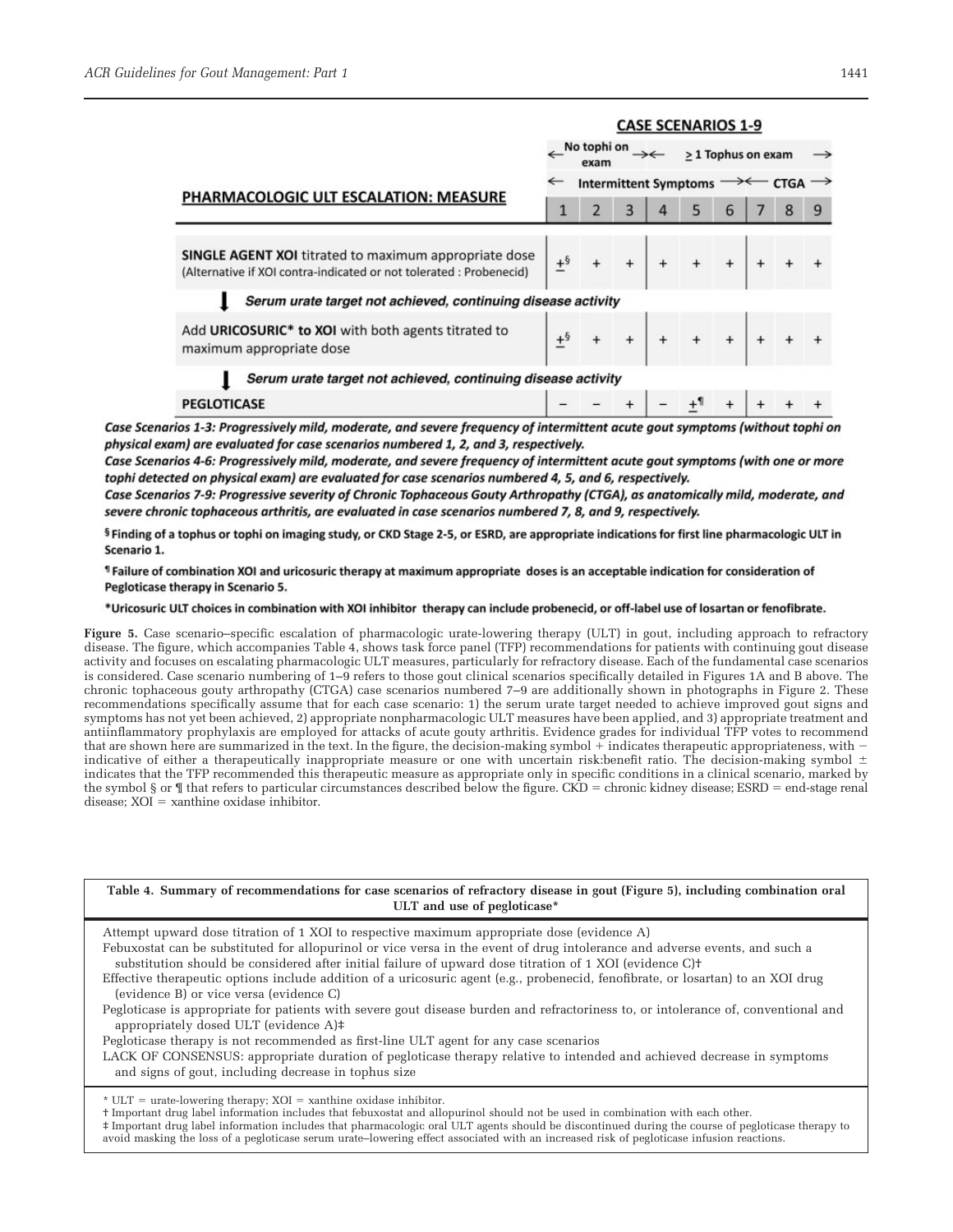The TFP also weighed the rapidly emerging area of pharmacogenetics to screen for AHS (53,57,58), and recommended that, prior to initiation of allopurinol, HLA– B\*5801 testing should be considered in select patient subpopulations at an elevated risk for AHS (evidence A). Those with HLA–B\*5801 and of Korean descent with stage 3 or worse CKD (HLA–B\*5801 allele frequency  $\sim$ 12%), or of Han Chinese or Thai extraction irrespective of renal function (HLA–B\*5801 allele frequency  $\sim$ 6–8%), have been highlighted in the literature as prime examples of subjects at high risk for AHS, marked by HLA–B\*5801 hazard ratios of several hundred (59 – 61). Such high-risk individuals were recommended to be prescribed an alternative to allopurinol if HLA–B\*5801 positive (evidence A). The TFP recommended that the HLA–B\*5801 screening be done by the rapid, widely available polymerase chain reaction (PCR)– based approach (evidence A) that, in only  $\sim$ 10% of tests, requires more cumbersome followup HLA– B\*5801 sequencing for inconclusive results. Significantly, the TFP did not recommend universal HLA–B\*5801 allopurinol screening. Current evidence informing this TFP decision included that whites with an HLA–B\*5801 prevalence of  $\sim$ 2% had a substantially lower HLA–B\*5801 hazard ratio and negative predictive value of the test than in the aforementioned Asian subpopulations (53,58,62).

**Recommendations specific to primary uricosuric uratelowering monotherapy.** Under conditions where uricosuric monotherapy was employed as a primary ULT modality (Table 3), probenecid was recommended by the TFP as the first choice among uricosuric drugs currently available in the US (evidence B). The TFP recommended that a history of urolithiasis contraindicates first-line use of a potent uricosuric agent for ULT (evidence C), given that probenecid (and benzbromarone, which is unavailable in the US) was associated with an  $\sim$ 9-11% risk of urolithiasis (63,64). Specific TFP recommendations for risk management in uricosuric ULT also included initial measurement and monitoring of urine uric acid, and that an elevated urine uric acid level indicative of uric acid overproduction contraindicates uricosuric ULT. There was no TFP consensus on assay of undissociated urine uric acid, or use of Simkin's Index and similar calculation on spot urine, in risk management in uricosuric therapy (63). The TFP did recommend that when initiating uricosuric ULT, patients should also be instructed to increase fluid intake and consider urine alkalinization (e.g., with potassium citrate; evidence C for all) (63), but no quantitative parameters were voted on for these measures, in view of lack of evidence.

**Recommendations on pharmacologic ULT decision making in gout, including case scenarios with mild, moderate, or severe disease activity or CTGA.** The TFP voted on clinical decision making in each of the 9 case scenarios when the serum urate target had not yet been met and under circumstances where gout remained symptomatic (i.e., where there were 1 or more continuing clinical signs and symptoms of gout, such as recent acute gout attacks, tophi, and chronic gouty arthritis) (Figure 5 and Table 4).

In doing so, the TFP, in limited voting scenarios, first considered the potential role of imaging in the evaluation of disease burden and clinical decision making on ULT gout. The TFP recommended the utility of high-resolution ultrasound, CT, or dual-energy CT (evidence B) to detect tophi, and the utility of plain radiographic findings consistent with tophi (such as characteristic bone erosion; evidence C). The TFP also voted that the ultrasound "double contour sign" was consistent with nontophaceous urate crystal deposition on the surface of articular cartilage (evidence B). However, the TFP did not recommend use of the double contour sign as a sufficient indicator for initiating or increasing the intensity of ULT, given that the sign was detected in joints of  $\sim$ 25% subjects with asymptomatic hyperuricemia in a recent study (65). Conversely, in a recent study, the double contour sign was not universally detectable (i.e., absent in  $\sim$ 33% of subjects in an ultrasound survey of multiple joints in each subject) in patients with early gout not receiving ULT (66).

For all 9 case scenarios when the serum urate target has not been met, the TFP recommended upward dose titration of 1 XOI (allopurinol or febuxostat) to the respective maximum appropriate dose for the individual patient (evidence A) (Figure 5 and Table 4). The maximum FDAapproved dose of allopurinol is 800 mg daily, and for febuxostat is 80 mg daily. Given the request for an international frame of the gout guidelines by the ACR, the TFP recommended increasing febuxostat up to 120 mg daily, a dose approved in many countries outside the US, in the specific scenario of active disease refractory to appropriately dosed oral ULT (evidence A). The TFP further recommended, and broadly so in the 9 case scenarios, that if upward titration of the initial XOI agent was not tolerated or did not achieve the serum urate target, substitution of another XOI was an appropriate first-line option (evidence C).

Notably, the TFP recommended probenecid and other agents with clinically significant uricosuric effects, such as fenofibrate and losartan, as therapeutically useful in a comprehensive ULT program in refractory disease (evidence B). Specifically, the TFP recommended a combination oral ULT approach (i.e., 1 XOI agent [allopurinol or febuxostat] and 1 uricosuric agent [probenecid, fenofibrate, or losartan being the currently available agents in the US]) as an option when the serum urate target has not been met across the 9 case scenarios (evidence B) (67–69) (Figure 5 and Table 4).

Last, the TFP recommended pegloticase as appropriate only in the case scenarios with severe gout disease burden and refractoriness to, or intolerance of, appropriately dosed oral ULT options (evidence A) (Figure 5 and Table 4). In 2 large placebo-controlled randomized clinical trials, pegloticase 8 mg every 2 weeks was effective in reducing the serum uric acid level to  $<$ 6 mg/dl in 42% of patients versus 0% in the placebo group at 6 months (27). In addition, 45% of patients receiving pegloticase 8 mg every 2 weeks had complete resolution of 1 or more tophi versus 8% in the placebo group, with significant improvement in chronic arthropathy and health-related quality of life. Importantly, the TFP did not recommend pegloticase as a first-line ULT for any case scenarios. The TFP also did not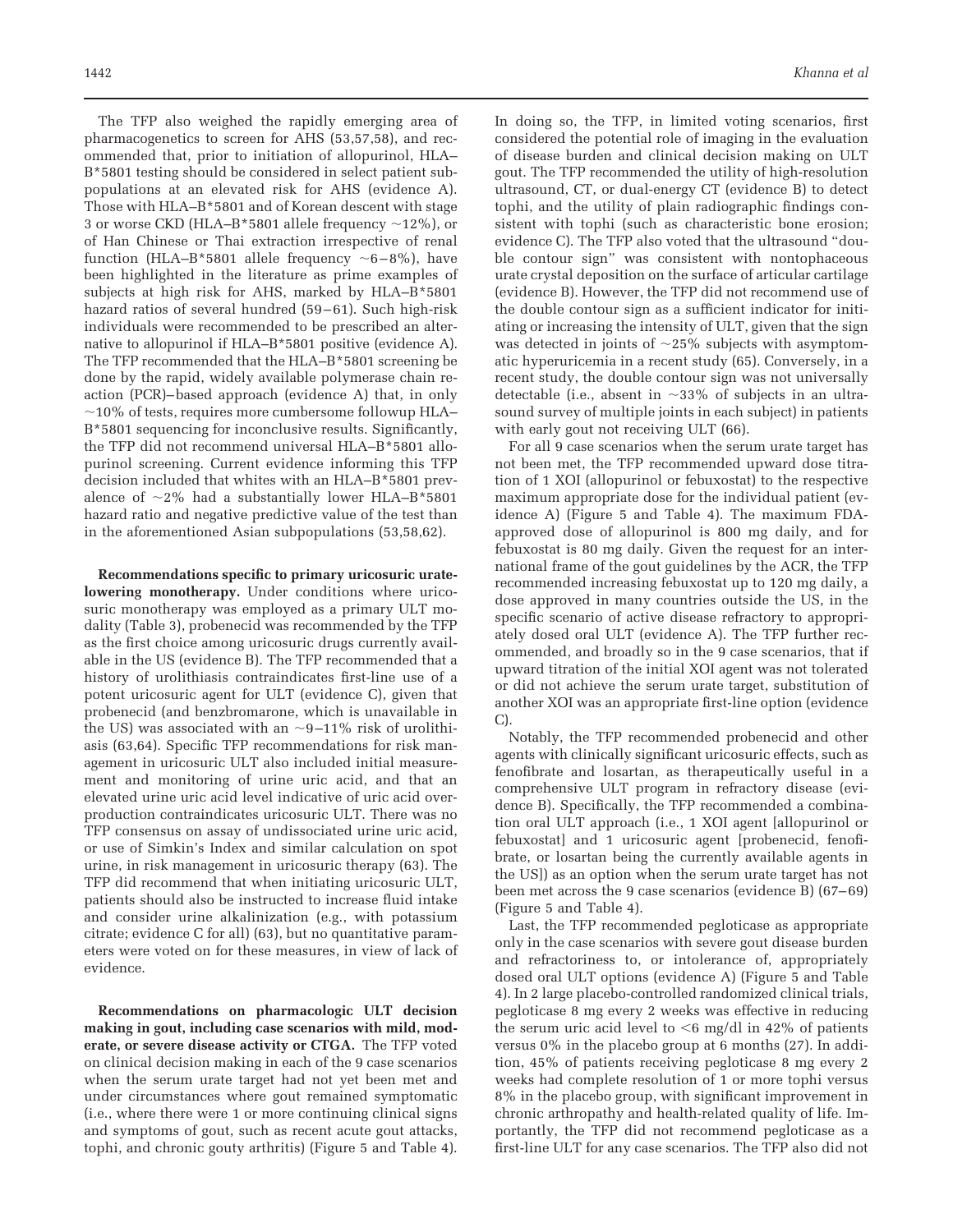achieve consensus on the appropriate duration of pegloticase therapy once decreased symptoms and signs of gout, including decrease in size (or resolution) of tophi on clinical examination, had been achieved.

### **Discussion**

We present the first ACR evidence- and consensus-based pharmacologic and nonpharmacologic management recommendations for gout, the product of a formal group consensus process. The thorough systematic review of the literature essential to this project was timely. Comparable gout guidelines independently (i.e., not developed with pharmaceutical company support) assembled at the level of national and multinational rheumatology societies in the last decade by EULAR and the BSR did not comprehensively evaluate newer evidence and therapies, including febuxostat and pegloticase (21,24). The ACRsponsored work presented here in part 1 of the guidelines focused on systematic disease management and uratelowering measures in all gout patients and in refractory disease, including CTGA. The work first addressed core aspects of patient education, which includes discussion with the patient of the role of uric acid excess in gout and as key long-term treatment target, and impacts heavily on ULT treatment adherence and ultimate efficacy (34). Based on the existing evidence in patients with gout, the TFP was able to generate a set of diet and lifestyle recommendations for gout, but the recommendations are dominated or superseded, for good reason, by diet and lifestyle recommendations for life-threatening comorbidities common in gout patients, such as atherosclerosis, diabetes mellitus, and hypertension. There was only limited advice on specific serving sizes and quantities, as was the case for prior gout recommendations of this nature (21). Clearly, more research is needed in diet and lifestyle modifications for gout, especially for direct intervention studies (34).

The TFP also recommended that all gout patients have a thorough clinical evaluation of disease activity and burden, and appropriate attention to possible etiologies of hyperuricemia in each patient, with potential modification of secondary causes of hyperuricemia such as comorbidities and specific medications that elevate serum urate. However, the TFP did not vote on specific indications for employing imaging studies to assess disease burden or treatment responses in gout. This issue should be updated in the next few years, as more studies appear on the use of high-resolution ultrasound and dual-energy CT that may inform disease classification and prognosis in gout, and as more outcomes data emerge on ULT-induced alterations in imaging findings of gout (70).

Specific TFP recommendations on indications for pharmacologic ULT initiation were accompanied by novel TFP recommendations that either allopurinol or febuxostat is appropriate as the first line of pharmacologic ULT, although the issue of allopurinol nontitration in comparison to clinical trial designs for these agents was recognized. Probenecid was recommended as an alternative first-line therapy if at least 1 XOI drug was contraindicated or not tolerated, but probenecid monotherapy was not recommended as a first-line approach in those with a creatinine clearance less than 50 ml/minute*.* In discussion, TFP res-

ervations on probenecid included lack of data on longterm safety and efficacy in stage 3 CKD (given that creatinine clearance -50 ml/minute was an exclusion criterion in some studies [48,69]). Reservations also included multiple drug interactions, the  $\sim$ 9% risk of urolithiasis, and the complexity of risk management in dose escalation of probenecid ULT as a monotherapy. There was an unexpected lack of TFP consensus on ideal approaches to monitor uric acid excretion to lessen the risk of urolithiasis risk management during probenecid ULT as monotherapy.

Treating to a serum urate target was evaluated in detail. The TFP consolidated previous EULAR and BSR recommendations (21,24), here recommending that serum urate should be lowered in patients with gout to achieve, at a minimum, a serum urate level  $\leq 6$  mg/dl. In those with greater disease severity and urate burden, such as those with tophi detected on physical examination and with CTGA, the TFP recommended that the serum urate level may need to be lowered below 5 mg/dl to achieve better disease control.

Dosing, efficacy, and safety of allopurinol were addressed at length, since allopurinol is the most commonly prescribed ULT worldwide. First, TFP recommendations reinforced both the previous EULAR guidelines (21) and FDA guidance for risk management to initiate allopurinol at no more than 100 mg daily, and to start allopurinol at 50 mg daily in patients with stage 4 or worse CKD. Second, the TFP recommended steady upward titration of allopurinol soon after initiation, accompanied by adequate patient education and monitoring for drug toxicity. Recent clinical trial evidence that allopurinol doses of 300 mg or less daily fail to achieve target serum urate in the majority of gout patients informed the TFP recommendation that, with appropriate risk management, allopurinol can be advanced above 300 mg daily to achieve the serum urate target, including in patients with CKD. The TFP, for all degrees of renal impairment, did not recommend the AHS risk management strategy of Hande et al (56), in which a non– evidence-based algorithm for allopurinol maintenance dosing had been calibrated to renal impairment. However, the authors, without a specific TFP vote, are concerned about the lack of long-term safety data for allopurinol dosing above 300 mg daily, particularly with significant renal impairment, which is associated with increased allopurinol toxicity (50,71).

The TFP also made the novel recommendation that rapid PCR-based HLA–B\*5801 screening should be considered as a risk management component in subpopulations where both the HLA–B\*5801 allele frequency is elevated and the HLA–B\*5801–positive subjects have a very high hazard ratio ("high risk") for severe allopurinol hypersensitivity reaction (e.g., Koreans with stage 3 [or worse] CKD and all those of Han Chinese and Thai descent). It is anticipated that additional high-risk subpopulations for AHS will be identified in future studies.

The TFP recommended uricosuric therapy as a valuable component of comprehensive urate-lowering strategies. Specific novel TFP recommendations on appropriateness of use of combination XOI and uricosuric ULT as a secondline approach in refractory disease across the case scenarios studied here reinforce BSR recommendations on such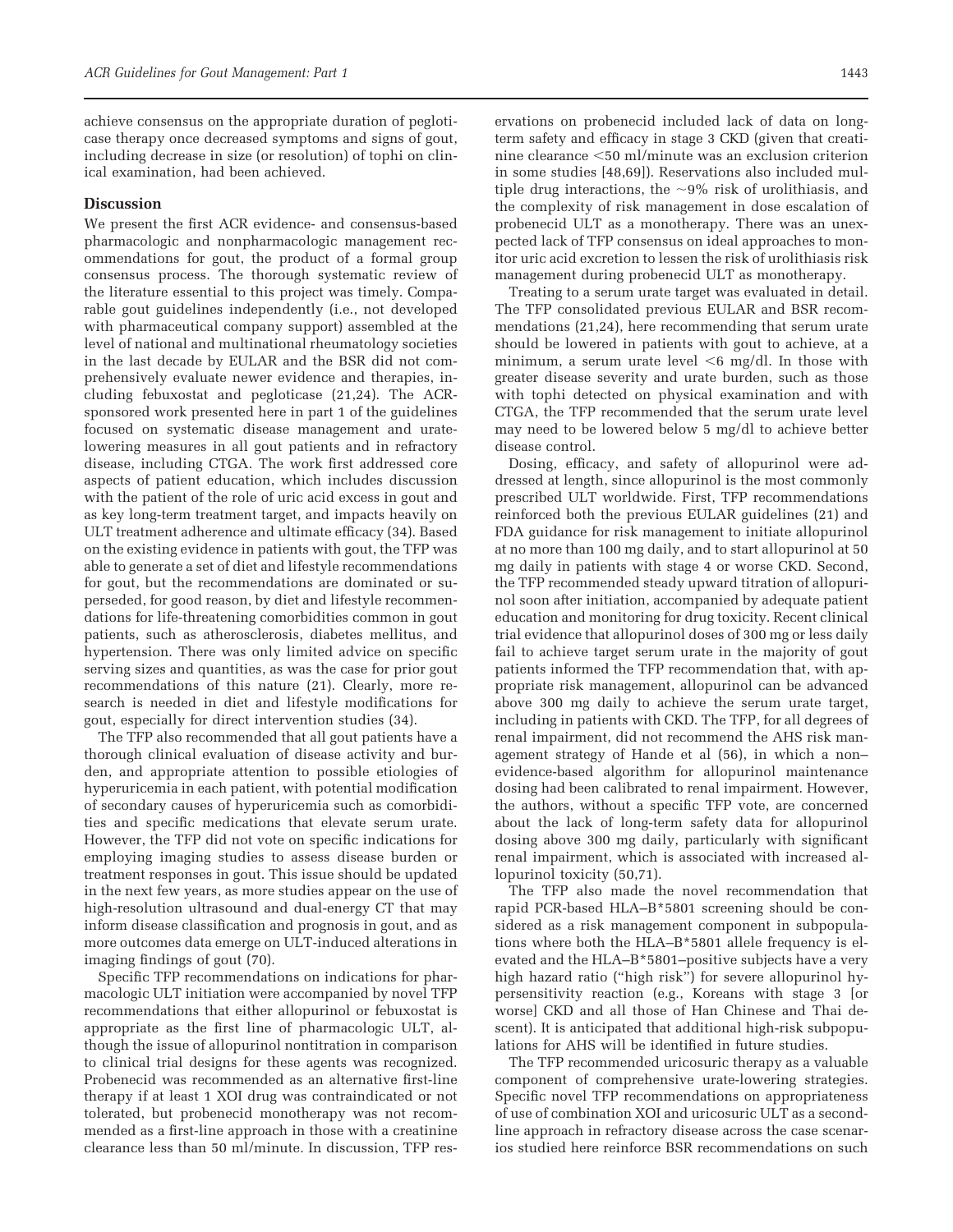a combination therapy (24). Significantly, for combination with an XOI drug, the TFP recommended not simply probenecid, but also as alternatives, other medications with less marked uricosuric effects (fenofibrate and losartan). However, the authors recognize that the published data are limited. The authors believe that ongoing and further studies will help understand how to optimize combinations of uricosuric agents with XOI therapy to decrease the risk of uricosuric-induced urolithiasis, while increasing the velocity of size reduction of body urate stores and tophi (67).

Based on results of placebo-controlled trials in study populations with particularly severe gout, the TFP recommended pegloticase as a third-line agent in distinct case scenarios of refractory disease with failure of appropriately dosed oral ULT, including in CTGA. Clinical trials directly comparing pegloticase to appropriate maximally dosed first- and second-line oral medication regimens of the agents recommended here would be of interest in severe gout, including CTGA.

Limitations of the ACR gout guidelines include the quality and quantity of evidence evaluated. For part 1 of the gout guidelines, the majority of evidence reviewed, upon which recommendations were based, was level C, with less than 20% level A evidence. For ULT clinical trials, study designs comparing allopurinol to febuxostat, where both agents are titrated to attempt to achieve the serum urate target, would be more informative than past trials (26,72,73). Another issue was variability in end points and outcome measures (e.g., gout attack frequency, serum urate, tophus size reduction, and health-related quality of life) in the clinical trials reviewed. Moreover, there are likely differences in "real-world" patients compared to those in most large industry-sponsored clinical trials. Clearly, further studies are needed in both the ULT and CTGA domains of gout.

The RAND/UCLA methodology utilized for this project did not allow us to address the important clinical practice and societal implications of treatment costs, which clearly impact patient and provider preferences for gout management options recommended by the TFP as effective. For example, the authors recognize the potential cost issues of the ULT recommendations presented, since, for example, febuxostat is substantially more expensive than allopurinol or probenecid. We note that a recent single technology appraisal with cost analysis done by an independent evidence review group of the National Institute for Health and Clinical Excellence concluded that febuxostat should be recommended for ULT in gout only in patients with contraindications or intolerance to allopurinol (25). Conversely, PCR-based HLA–B\*5801 pharmacogenetics screening for allopurinol is a one-time test and relatively inexpensive, but raises new questions about the added costs to gout management, particularly for populations where the risk of AHS is low (53,57,58). Last, third-line ULT with pegloticase is an expensive biologic therapy approach for gout, and additional biologic agents for gout therapy are currently being developed and investigated. Cost-effectiveness trials and analyses are particularly timely for emerging therapies in gout.

The ACR guidelines for ULT in gout presented herein, and for treatment and antiinflammatory prophylaxis of

gouty arthritis presented in a separate article (part 2 of the guidelines) (17), will require updating as new evidence emerges for appropriate evaluation and management of gout advances and new medications achieve regulatory agency approval. Increased comparative studies of goutspecific health-related quality of life impairment and disease activity outcomes for ULT agents and regimens evaluated here will be of particular interest, given cost, long-term safety, and other considerations such as cardiovascular disease outcomes. It is hoped that publication of these guidelines, along with effective patient education in gout treatments and the objectives and safety issues of management, will improve patient adherence, quality of care, and outcomes in management of gout.

**Addendum.** Therapies that were approved after the original literature review, or diet and lifestyle measures studied after the original literature review, are not included in these recommendations.

### **ACKNOWLEDGMENTS**

We thank Ms Amy Miller and Ms Regina Parker of the ACR for administrative support and guidance. Drs. Jennifer Grossman (UCLA), Michael Weinblatt (Brigham and Women's Hospital, Harvard Medical School), Ken Saag (University of Alabama, Birmingham), and Ted Ganiats (University of California, San Diego) provided valuable guidance on the objectives and process. Rikke Ogawa (UCLA) provided greatly appreciated service as a medical research librarian.

### **AUTHOR CONTRIBUTIONS**

All authors were involved in drafting the article or revising it critically for important intellectual content, and all authors approved the final version to be published. Dr. Terkeltaub had full access to all of the data in the study and takes responsibility for the integrity of the data and the accuracy of the data analysis.

**Study conception and design.** Dinesh Khanna, Fitzgerald, Puja P. Khanna, Bae, Neogi, Pillinger, Merill, Lee, Prakash, Perez-Ruiz, Choi, Jasvinder A. Singh, Dalbeth, Kaplan, Mandell, Schumacher, Robbins, Wenger, Terkeltaub.

**Acquisition of data.** Dinesh Khanna, Fitzgerald, Puja P. Khanna, Bae, Manjit K. Singh, Pillinger, Lee, Prakash, Gogia, Taylor, Choi, Kaplan, Kerr, King, Edwards, Mandell, Wenger, Terkeltaub.

**Analysis and interpretation of data.** Dinesh Khanna, Fitzgerald, Puja P. Khanna, Bae, Manjit K. Singh, Neogi, Merill, Lee, Prakash, Kaldas, Lioté, Choi, Kaplan, Niyyar, Jones, Yarows, Roessler, Kerr, King, Levy, Furst, Mandell, Schumacher, Robbins, Wenger, Terkeltaub.

### **REFERENCES**

- 1. Neogi T. Clinical practice: gout. N Engl J Med 2011;364:443– 52.
- 2. Terkeltaub R. Update on gout: new therapeutic strategies and options. Nat Rev Rheumatol 2010;6:30-8.
- Dalbeth N, Aati O, Gao A, House M, Liu Q, Horne A, et al. Assessment of tophus size: a comparison between physical measurement methods and dual-energy computed tomography scanning. J Clin Rheumatol 2012;18:23–7.
- 4. Dalbeth N, Clark B, Gregory K, Gamble G, Sheehan T, Doyle A, et al. Mechanisms of bone erosion in gout: a quantitative analysis using plain radiography and computed tomography. Ann Rheum Dis 2009;68:1290 –5.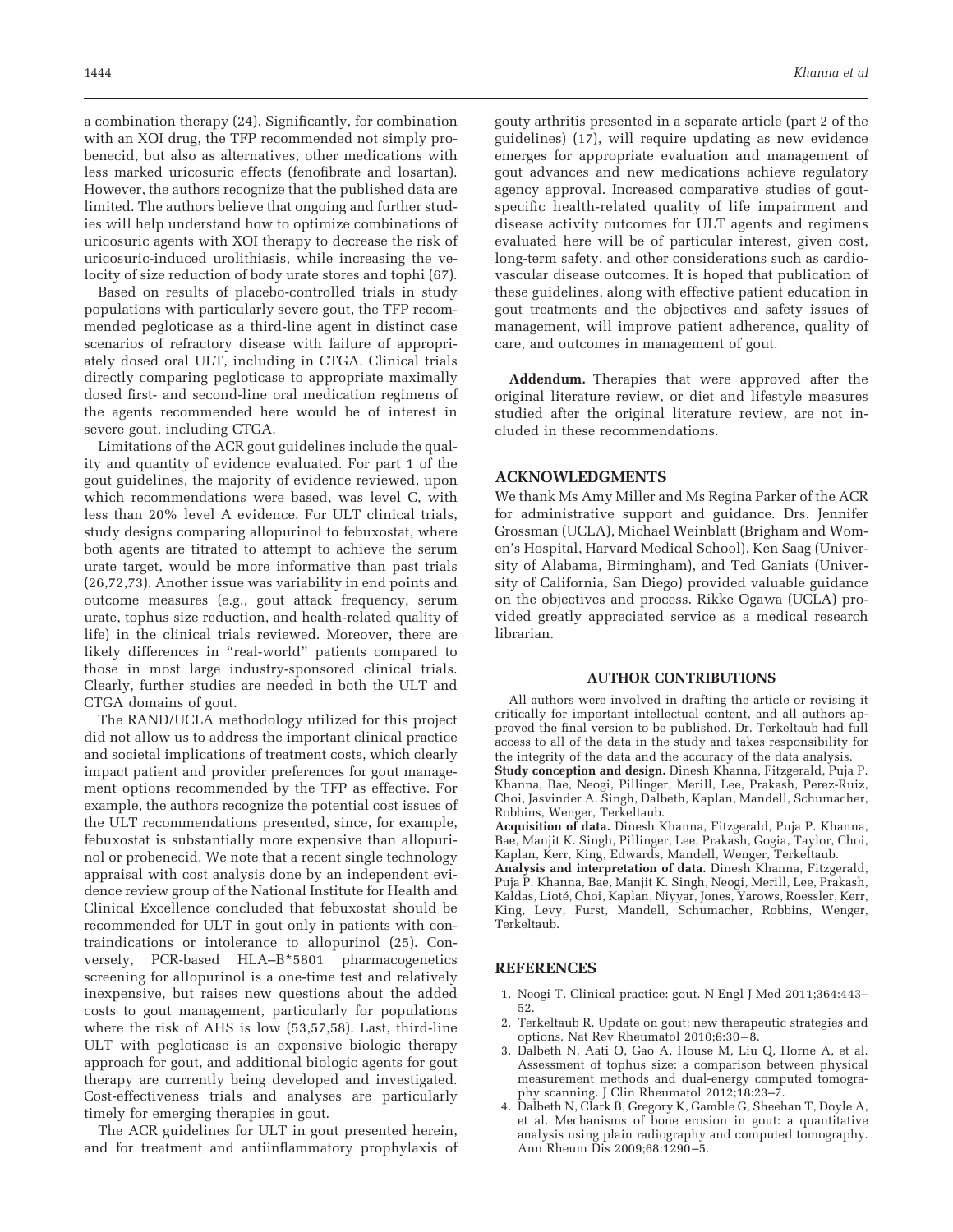- Radiographics 2011;31:1365–75. 6. Zhu Y, Pandya BJ, Choi HK. Prevalence of gout and hyperuricemia in the US general population: the National Health and Nutrition Examination Survey 2007–2008. Arthritis Rheum 2011;63:3136 – 41.
- 7. Bhole V, de Vera M, Rahman MM, Krishnan E, Choi H. Epidemiology of gout in women: fifty-two–year followup of a prospective cohort. Arthritis Rheum 2010;62:1069 –76.
- 8. Pillinger MH, Goldfarb DS, Keenan RT. Gout and its comorbidities. Bull NYU Hosp Jt Dis 2010;68:199 –203.
- 9. Brook RA, Forsythe A, Smeeding JE, Lawrence EN. Chronic gout: epidemiology, disease progression, treatment and disease burden. Curr Med Res Opin 2010;26:2813–21.
- 10. Roddy E, Doherty M. Epidemiology of gout. Arthritis Res Ther 2010;12:223.
- 11. McAdams DeMarco MA, Maynard JW, Baer AN, Gelber AC, Young JH, Alonso A, et al. Diuretic use, increased serum urate levels, and risk of incident gout in a population-based study of adults with hypertension: the Atherosclerosis Risk in Communities cohort study. Arthritis Rheum 2012;64:121–9.
- 12. Choi HK. A prescription for lifestyle change in patients with hyperuricemia and gout. Curr Opin Rheumatol 2010;22:165– 72.
- 13. Becker MA, Schumacher HR, Benjamin KL, Gorevic P, Greenwald M, Fessel J, et al. Quality of life and disability in patients with treatment-failure gout. J Rheumatol 2009;36:1041-8.
- 14. Khanna PP, Khanna D. Health-related quality of life and outcome measures in gout. In: Terkeltaub R, editor. Gout and other crystal arthropathies. 1st ed. Philadelphia: Elsevier; 2011. p. 217–25.
- 15. Singh JA, Hodges JS, Toscano JP, Asch SM. Quality of care for gout in the US needs improvement. Arthritis Rheum 2007;57: 822–9.
- 16. Harrold LR, Andrade SE, Briesacher BA, Raebel MA, Fouayzi H, Yood RA, et al. Adherence with urate-lowering therapies for the treatment of gout. Arthritis Res Ther 2009;11:R46.
- 17. Khanna D, Khanna PP, FitzGerald JD, Singh MK, Bae S, Neogi T, et al. 2012 American College of Rheumatology guidelines for management of gout. Part 2: therapy and antiinflammatory prophylaxis of acute gouty arthritis. Arthritis Care Res (Hoboken) 2012;64:1447– 61.
- 18. Neogi T, George J, Rekhraj S, Struthers AD, Choi H, Terkeltaub RA. Are either or both hyperuricemia and xanthine oxidase directly toxic to the vasculature? A critical appraisal [review]. Arthritis Rheum 2012;64:327–38.
- 19. Brook R. The RAND/UCLA Appropriateness Method. In: Mc-Cormick KA, Moore SR, Siegel RA, editors. Methodology perspectives: AHCPR no. 95-0009. Rockville (MD): Public Health Service; 1994. p. 59 –70.
- 20. Zhang W, Doherty M, Pascual E, Bardin T, Barskova V, Conaghan P, et al. EULAR evidence based recommendations for gout. Part I: diagnosis. Report of a task force of the Standing Committee for International Clinical Studies Including Therapeutics (ESCISIT). Ann Rheum Dis 2006;65:1301–11.
- 21. Zhang W, Doherty M, Bardin T, Pascual E, Barskova V, Conaghan P, et al. EULAR evidence based recommendations for gout. Part II: management. Report of a task force of the EULAR Standing Committee for International Clinical Studies Including Therapeutics (ESCISIT). Ann Rheum Dis 2006;65:1312– 24.
- 22. Romeijnders AC, Gorter KJ. Summary of the Dutch College of General Practitioners' "gout" standard. Ned Tijdschr Geneeskd 2002;146:309 –13. In Dutch.
- 23. Yamanaka H. Revised version of guideline for the management of hyperuricemia and gout. Nihon Rinsho 2008;66: 643– 6. In Japanese.
- 24. Jordan KM, Cameron JS, Snaith M, Zhang W, Doherty M, Seckl J, et al. British Society for Rheumatology and British Health Professionals in Rheumatology guideline for the management of gout. Rheumatology (Oxford) 2007;46:1372– 4.
- 25. Stevenson M, Pandor A. Febuxostat for the management of

hyperuricaemia in patients with gout: a NICE single technology appraisal. Pharmacoeconomics 2011;29:133– 40.

- 26. Becker MA, Schumacher HR, Espinoza LR, Wells AF, Mac-Donald P, Lloyd E, et al. The urate-lowering efficacy and safety of febuxostat in the treatment of the hyperuricemia of gout: the CONFIRMS trial. Arthritis Res Ther 2010;12:R63.
- 27. Sundy JS, Baraf HS, Yood RA, Edwards NL, Gutierrez-Urena SR, Treadwell EL, et al. Efficacy and tolerability of pegloticase for the treatment of chronic gout in patients refractory to conventional treatment: two randomized controlled trials. JAMA 2011;306:711–20.
- 28. Choi HK, Al-Arfaj AM, Eftekhari A, Munk PL, Shojania K, Reid G, et al. Dual energy computed tomography in tophaceous gout. Ann Rheum Dis 2009;68:1609 –12.
- 29. Dalbeth N, Schauer C, MacDonald P, Perez-Ruiz F, Schumacher HR, Hamburger S, et al. Methods of tophus assessment in clinical trials of chronic gout: a systematic literature review and pictorial reference guide. Ann Rheum Dis 2011; 70:597– 604.
- 30. Shekelle PG, Woolf SH, Eccles M, Grimshaw J. Clinical guidelines: developing guidelines. BMJ 1999;318:593– 6.
- 31. Hunt SA, Abraham WT, Chin MH, Feldman AM, Francis GS, Ganiats TG, et al. ACC/AHA 2005 guideline update for the diagnosis and management of chronic heart failure in the adult: a report of the American College of Cardiology/American Heart Association Task Force on Practice Guidelines (Writing Committee to Update the 2001 Guidelines for the Evaluation and Management of Heart Failure). Developed in collaboration with the American College of Chest Physicians and the International Society for Heart and Lung Transplantation: endorsed by the Heart Rhythm Society. Circulation 2005;112:e154 –235.
- 32. Singh JA, Furst DE, Bharat A, Curtis JR, Kavanaugh AF, Kremer JM, et al. 2012 update of the 2008 American College of Rheumatology recommendations for the use of disease-modifying antirheumatic drugs and biologic agents in the treatment of rheumatoid arthritis. Arthritis Care Res (Hoboken) 2012;64:625–39.
- 33. Grossman JM, Gordon R, Ranganath VK, Deal C, Caplan L, Chen W, et al. American College of Rheumatology 2010 recommendations for the prevention and treatment of glucocorticoid-induced osteoporosis. Arthritis Care Res (Hoboken) 2010;62:1515–26.
- 34. Rees F, Jenkins W, Doherty M. Patients with gout adhere to curative treatment if informed appropriately: proof-ofconcept observational study. Ann Rheum Dis 2012. E-pub ahead of print.
- 35. Krishnan E, Baker JF, Furst DE, Schumacher HR. Gout and the risk of acute myocardial infarction. Arthritis Rheum 2006;54: 2688 –96.
- 36. Krishnan E, Svendsen K, Neaton JD, Grandits G, Kuller LH. Long-term cardiovascular mortality among middle-aged men with gout. Arch Intern Med 2008;168:1104 –10.
- 37. Dalbeth N, Ames R, Gamble GD, Horne A, Wong S, Kuhn-Sherlock B, et al. Effects of skim milk powder enriched with glycomacropeptide and G600 milk fat extract on frequency of gout flares: a proof-of-concept randomised controlled trial. Ann Rheum Dis 2012;71:929 –34.
- 38. Dessein PH, Shipton EA, Stanwix AE, Joffe BI, Ramokgadi J. Beneficial effects of weight loss associated with moderate calorie/carbohydrate restriction, and increased proportional intake of protein and unsaturated fat on serum urate and lipoprotein levels in gout: a pilot study. Ann Rheum Dis 2000;59:539 – 43.
- 39. Choi HK, Atkinson K, Karlson EW, Willett W, Curhan G. Purine-rich foods, dairy and protein intake, and the risk of gout in men. N Engl J Med 2004;350:1093–103.
- 40. Choi HK, Atkinson K, Karlson EW, Willett W, Curhan G. Alcohol intake and risk of incident gout in men: a prospective study. Lancet 2004;363:1277– 81.
- 41. Choi HK, Willett W, Curhan G. Fructose-rich beverages and the risk of gout in women. JAMA 2010;304:2270-8.
- 42. Choi HK, Curhan G. Soft drinks, fructose consumption, and